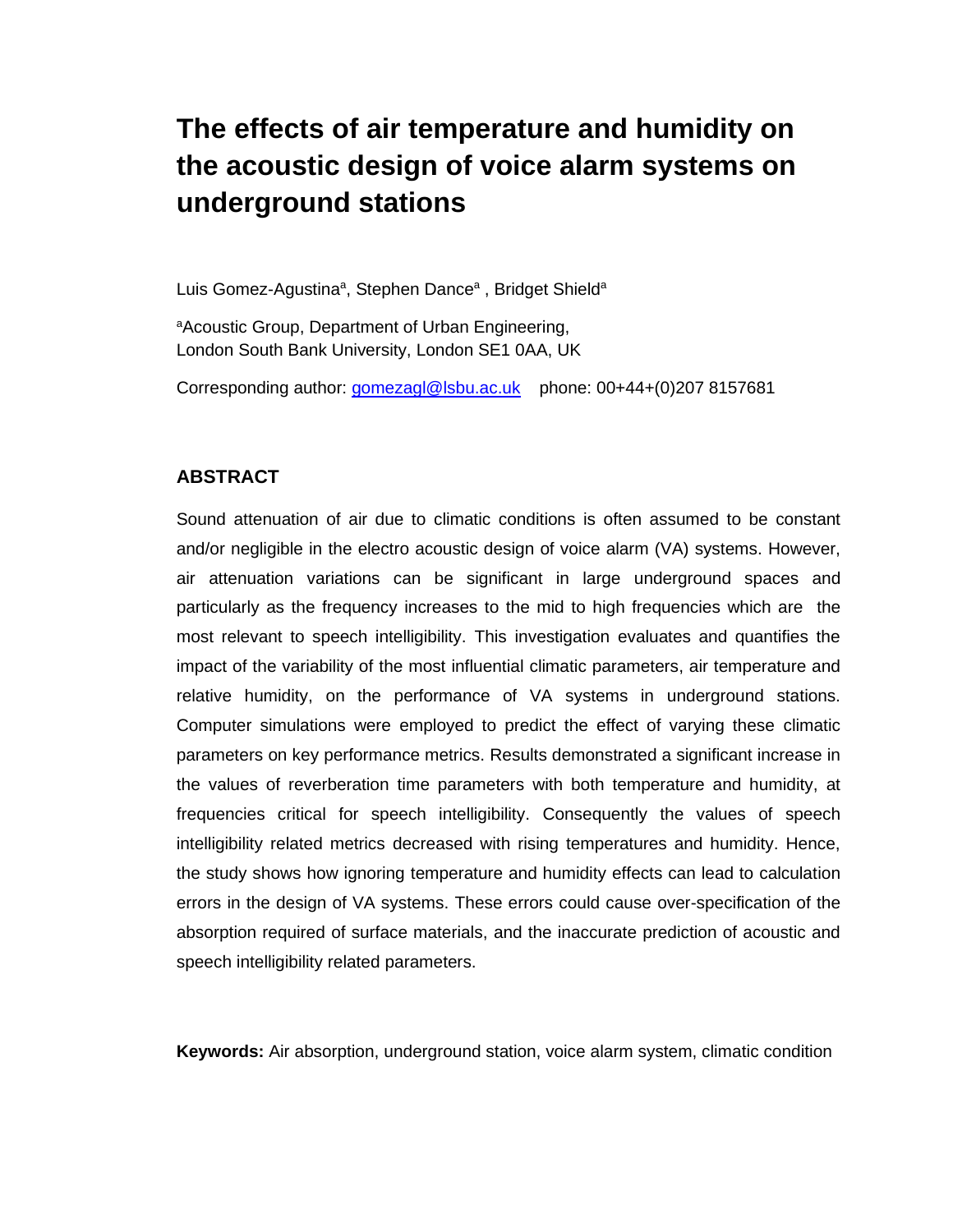#### **1 INTRODUCTION**

Voice alarm (VA) systems are sound distribution systems linked to fire alarm and evacuation procedures, and are designed to distribute speech signals from a source in one or more locations to a number of other locations through a multiplicity of directional loudspeakers. They are a crucial part of the communication and emergency network in critical enclosed spaces such as underground stations, where their main purpose is to deliver effective spoken announcements which provide passenger information and more importantly assist in the safe evacuation in case of emergency.

Numerous electro-acoustic and acoustic factors may contribute to unsatisfactory intelligibility in areas of the station where the VA operate thus rendering the system ineffective.

The attenuation of sound propagating over relatively long distances caused by the sound absorption by air varies significantly and irregularly depending on climate conditions, temperature, humidity and atmospheric pressure [1,2]. The air attenuation becomes greater as frequency increases; thus the frequencies which are the most relevant for speech intelligibility (2, 4 and 8 kHz) are affected. It is therefore important to take account of these environmental factors in acoustic studies of large enclosures. However for the sake of simplicity and convenience these conditions are often assumed constant, and hence the sound absorption due to air is also considered to be constant across the frequency range [3-6].

Most room acoustic simulation programs used in the design of VA systems installed in large enclosed spaces are able to account for air absorption as a function of climatic conditions, as entered by the user. However, these variations are often overlooked by practitioners who assume that those environmental parameters will not influence the VA performance, or that they remain constant over time. Hence the usual practice is to use the climatic default values for air temperature  $(T, in \, ^\circ\text{C})$  and relative air humidity (*RH*, in %) which are, typically, 20°C and 50% respectively.

However, on underground platforms the climate parameters may vary substantially from month to month and even from day to day partly due to outside climatic variations [7,8]. If these variations are not accounted for, there could be a negative impact on the accuracy of the design predictions and therefore in the performance of VA systems.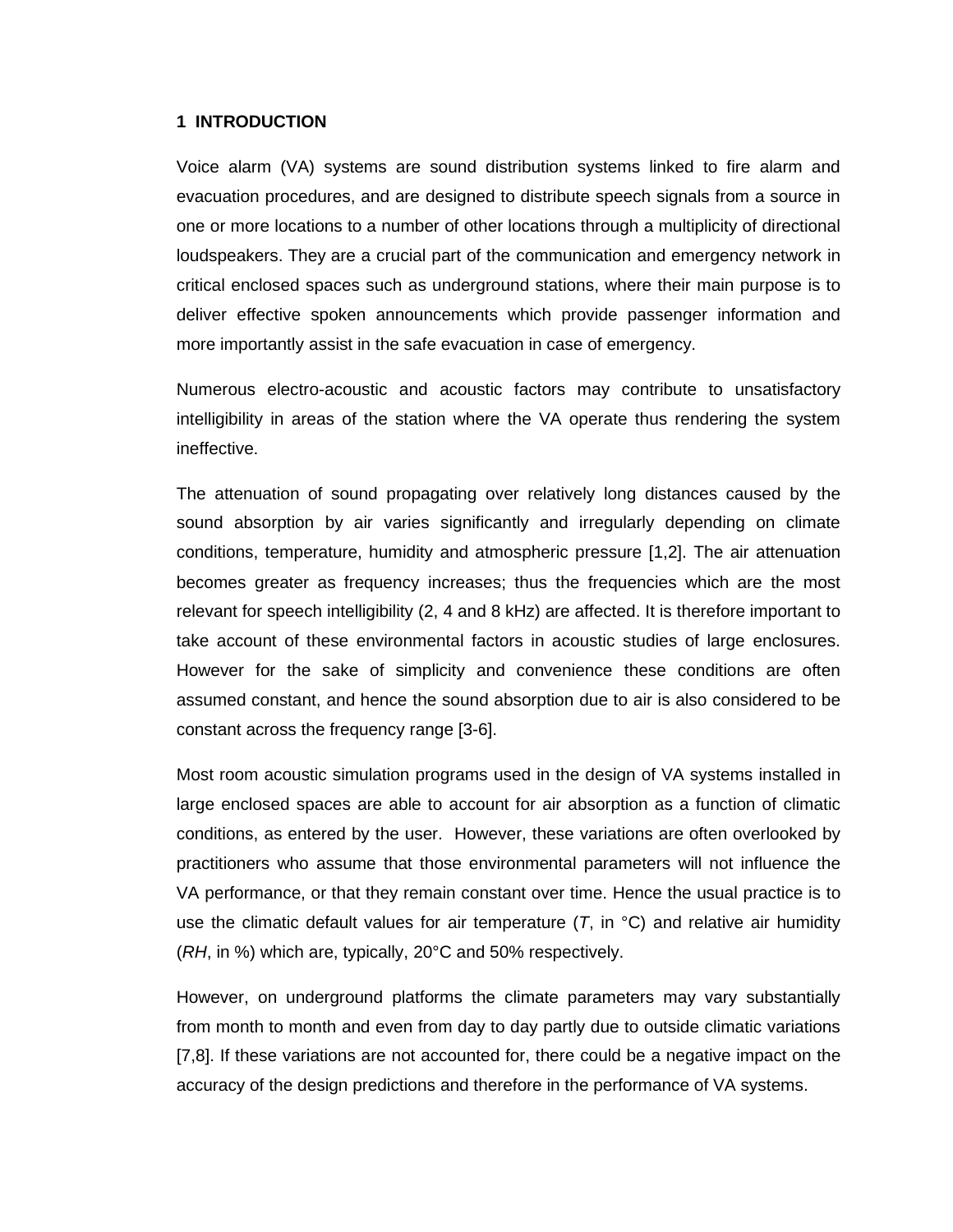To illustrate typical variation of climatic conditions, Figure 1 show an example of outside temperature and relative humidity observed at a London Underground station (Heathrow) during a twelve month period. Data obtained from www.weatheronline.co.uk [9]



*Figure 1 Maximum temperature (°C) and relative humidity variations in London (Heathrow) during 2011-2012 [9].* 

Gilbey et al [7] have compared measurements of air temperature on deep platforms on the London Underground with outdoor temperatures, as shown in Figure 2. It can be seen that air temperature on platforms throughout a typical year ranged from 20ºC up to 32ºC. Figure 2 presents comparatively annual average data variations for four consecutive years of outside and deep platform air temperature [7].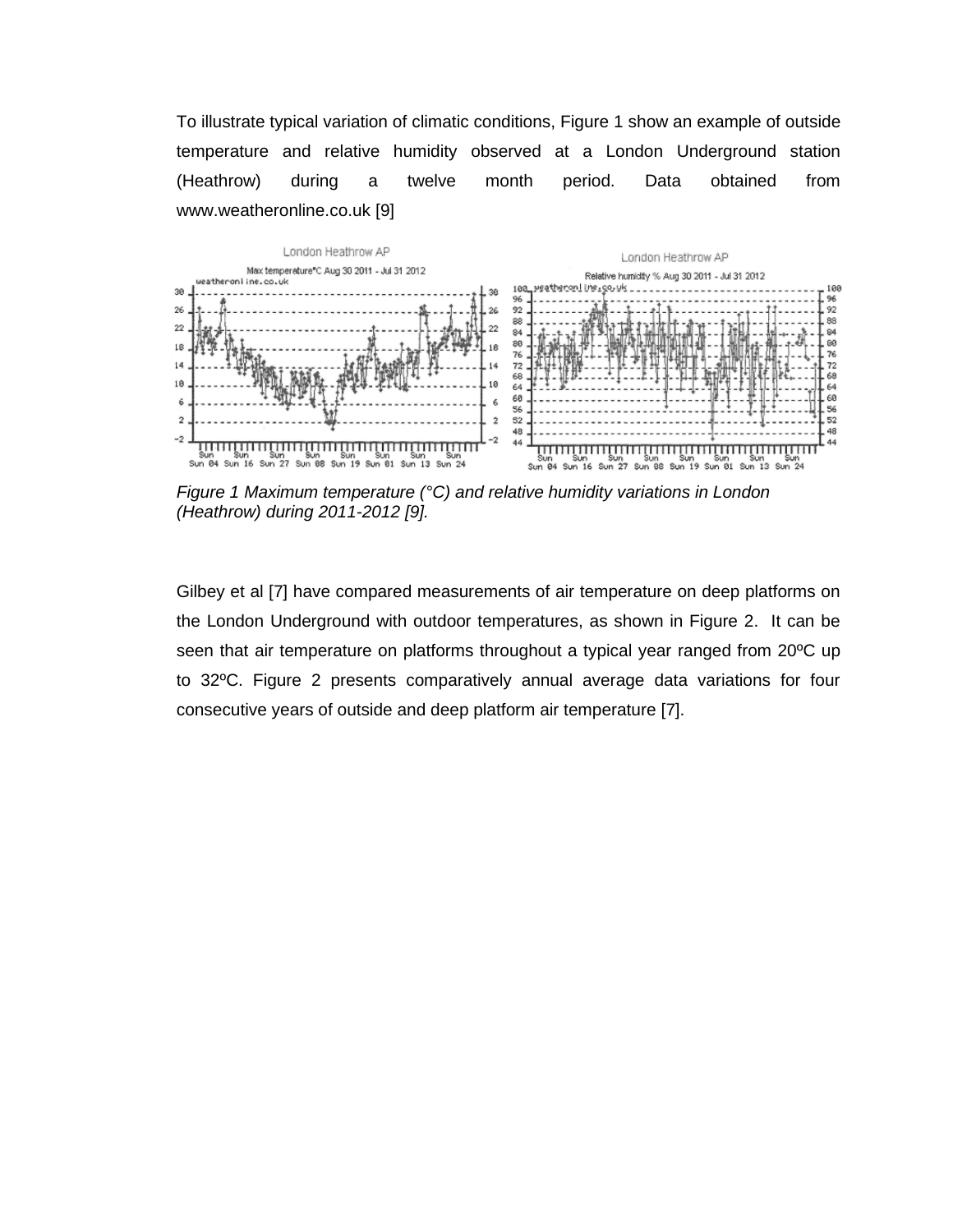Average Temperature Annual Comparison Cloud



*Figure 2 Scatter data plot of air temperature variations on London deep platforms against outside temperature for four consecutive years. The corresponding four best fit lines are shown. Figure adapted from [7].*

Furthermore, Gilbey et al [8] found that the humidity on London Underground deep platforms follows closely the outside surface conditions..

In previous research investigating the acoustic conditions in underground stations, using mathematical models or computer simulations, most authors report results for a single and constant climatic condition [10-17]. Only Kang [18,19] has reported effects of variations of air sound absorption on acoustic parameters; however his predicted results were obtained using a single omni-directional sound source for one static climatic condition.

The study reported in this paper evaluates and quantifies for the first time the effects of the variability of air temperature and humidity on the acoustic and speech related performance of VA systems on underground platforms.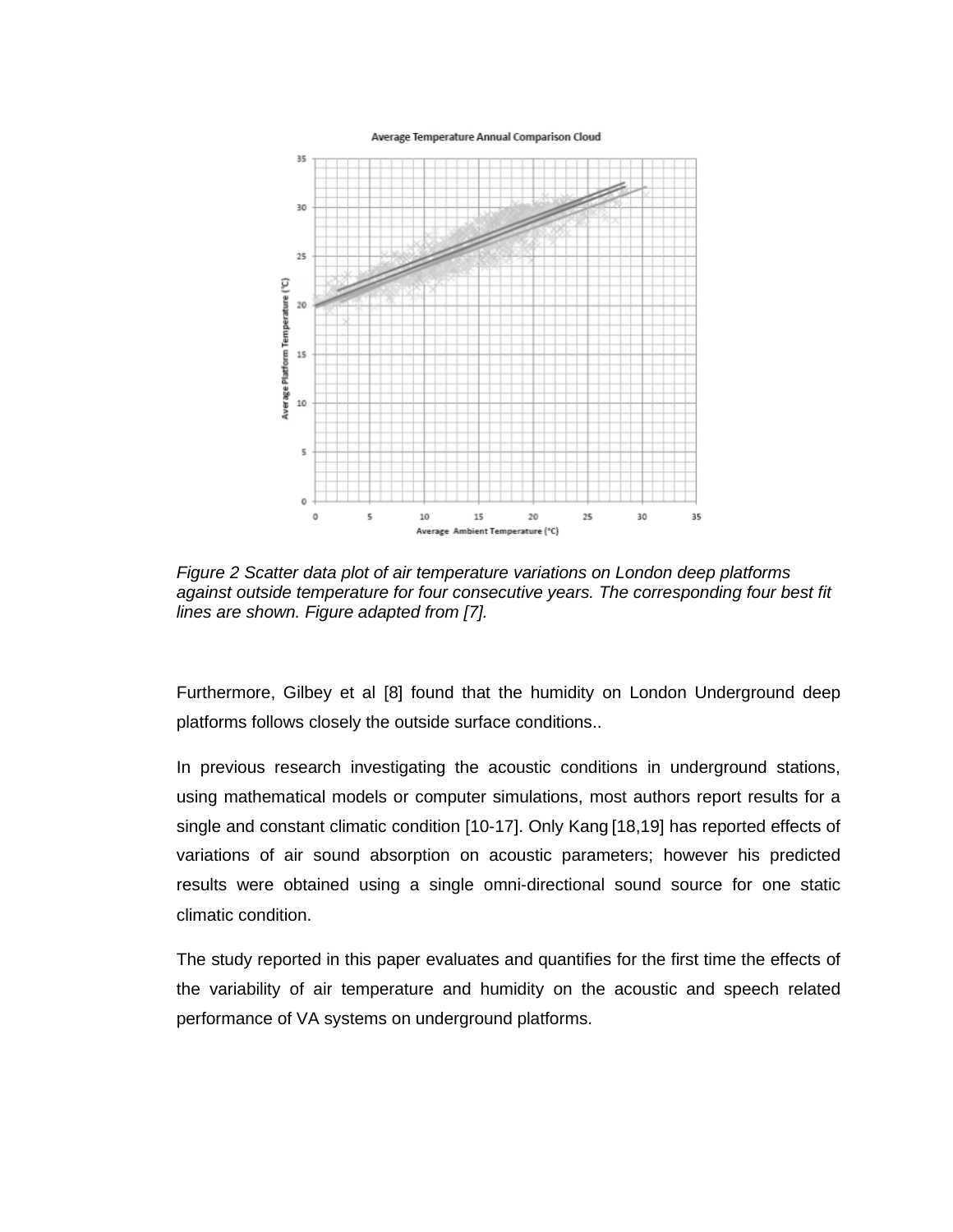## **2 SOUND ATTENUATION BY ATMOSPHERIC ABSORPTION**

#### **2.1 Air sound attenuation**

The dissipation of the energy of sound waves attributed to the medium in which they propagate, in this case air, is caused by three mechanisms: shear viscosity, thermal conductivity, and molecular relaxation. These represent different processes in which sound energy is converted into heat or internal energy of the air, thereby decreasing the energy of the sound wave.

The three mechanisms in free air propagation are shown to be proportional to the square of sound frequency [20]. Molecular relaxation is the major contributor to dissipation of energy in the audio frequency range, being dependant on temperature and, more strongly, on the water vapour present in the air, or relative humidity [21]. Air absorption is weakly dependent on atmospheric pressure [2]. Atmospheric pressure and air density are usually assumed constant at normal atmospheric pressure.

The estimated absorption area  $(A_{air})$  provided by the air (or total air absorption in m<sup>2</sup>) in a large enclosure is calculated [22] from the air intensity attenuation coefficient *m*, in  $m<sup>-1</sup>$ , and the volume of air in the space, V in  $m<sup>3</sup>$ , using equation (1)

$$
A_{air} = 4 * m * V \tag{1}
$$

The air sound absorption is also determined by the distance the sound has travelled**.**  The attenuation due to atmospheric absorption *Aatm* in decibels (dB), can be expressed [23] as equation (2)

$$
A_{atm} = 20 * log_{10} \left[ \frac{P_r}{P_0} \right] = 20 * log_{10} \left[ e^{(\mu \ast r)} \right] = a * r \qquad (dB)
$$
 (2)

where  $P_o$  is the initial sound pressure at distance  $r = 0$ ;  $P_r$  the sound pressure after the sound has travelled a distance *r ; µ* the pressure attenuation coefficient in Nepers per meter; and *a* the air sound attenuation coefficient in dB per metre.

The attenuation due to atmospheric absorption *Aatm,* in dB, during propagation through a distance *d*, in metres, is also given [24] by equation (3)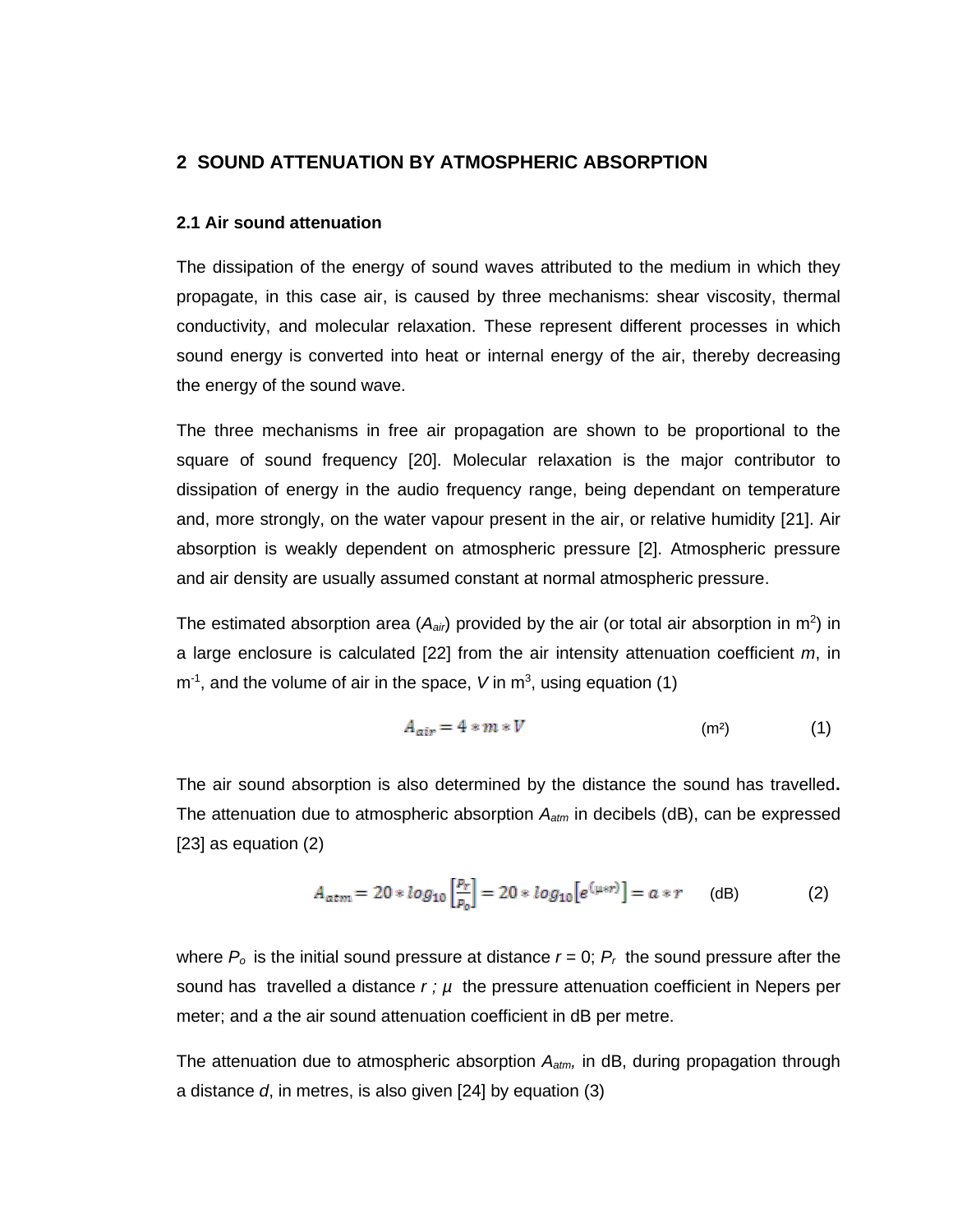$$
A_{atm} = \frac{\alpha * d}{1000} \tag{3}
$$

where *α* is the attenuation coefficient, in dB per kilometre for each octave band at the mid band frequency. ISO 9613-1:1993 provides standardized calculated values of *α* in dB/m for pure tone frequencies at constant normal atmospheric pressure as a function of the following variables: temperature, humidity and frequency. The estimated accuracy of *α* for variables within ranges occurring in underground stations is ±10% [2].

In figure 3, part of the extensive database provided in ISO 9613-1:1993 has been compiled and presented in curves for the octave bands with centre frequencies in the speech communication range (125 Hz – 8 kHz) and relevant temperatures and relative humidity ranges. Figure 4 presents measured results of air attenuation coefficient *α* obtained by Harris [1].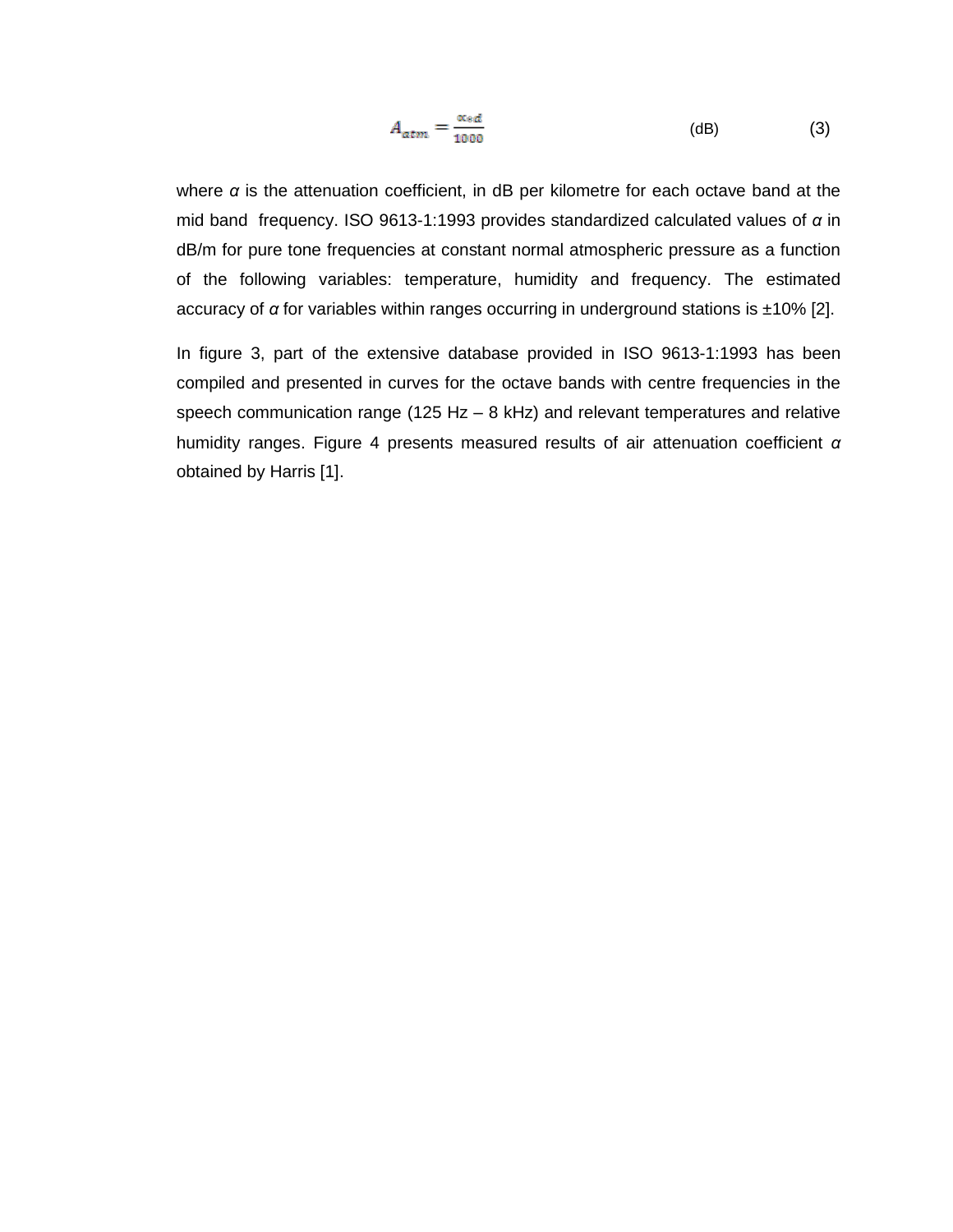

*Figure 3 Atmospheric-absorption attenuation α in dB/100m according to calculation method in* ISO 9613-1:1993 *plotted as a function of relative humidity (%), temperature (°C) and frequency (Hz).*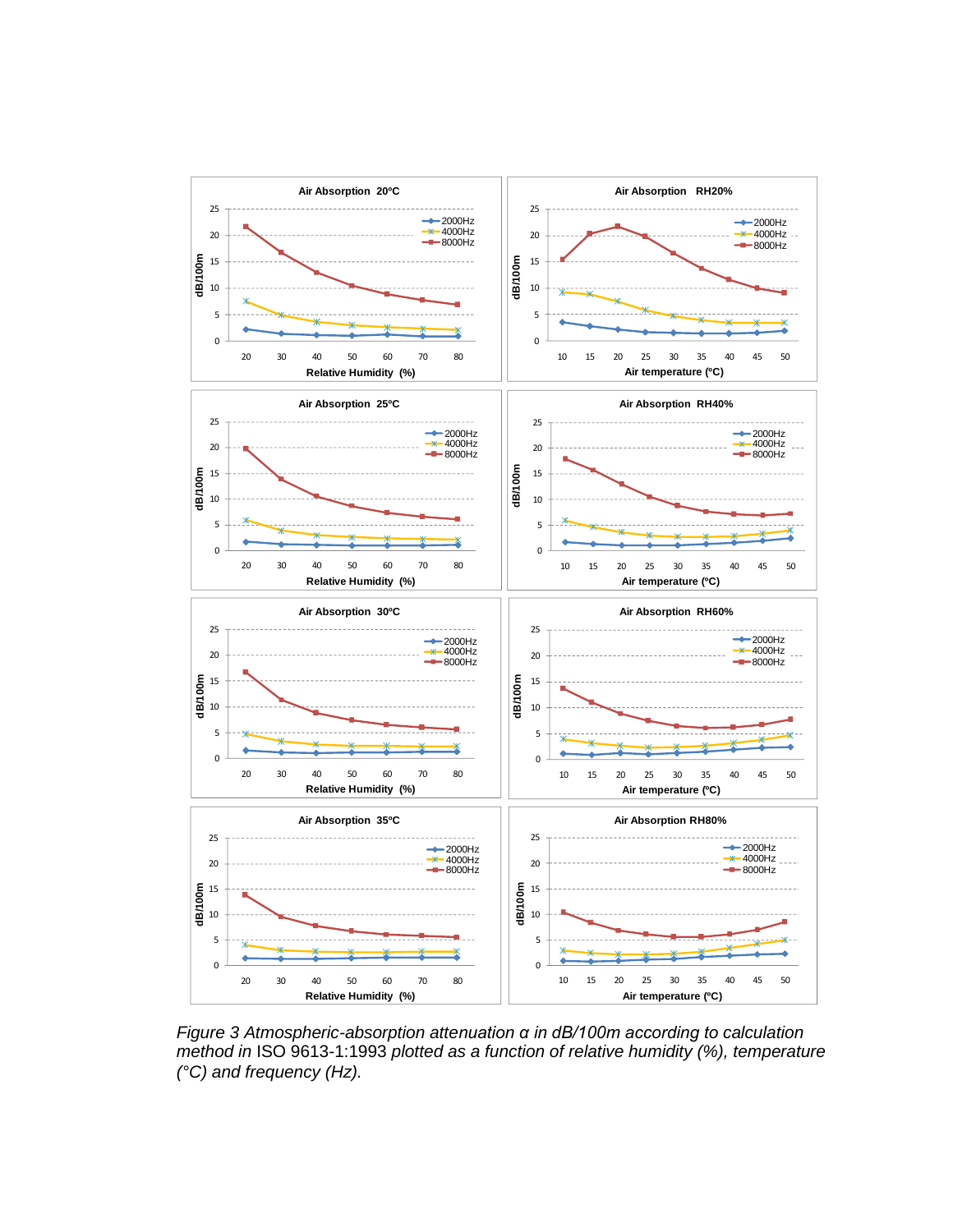

*Figure 4 Air attenuation coefficient α as a function of relative humidity (%) and temperature (°C) for 2 kHz and 4 kHz, as measured by Harris [1].*

From Figures 3 and 4, it can be seen that the two data sets closely agree. The data from both sources show that the air attenuation coefficient *α* increases considerably with increasing frequency and decrease of relative humidity. Figure 4 shows more clearly (due to the optimised y-axis scale) how the maximum values of *α* increase with temperature and those maxima move to a lower value of relative humidity as the temperature increases.

Another effect which is often neglected or assumed constant in practical calculations is the change of the speed of sound *c<sup>o</sup>* with temperature. The speed of sound, *c<sup>o</sup>* in m/s, at constant humidity is directly proportional to the square root of the temperature *t* (Cº) and is calculated according to the equation (4) [25]

$$
c_o = 331.4 \sqrt{1 + \frac{t}{273}}
$$
 (m/s) (4)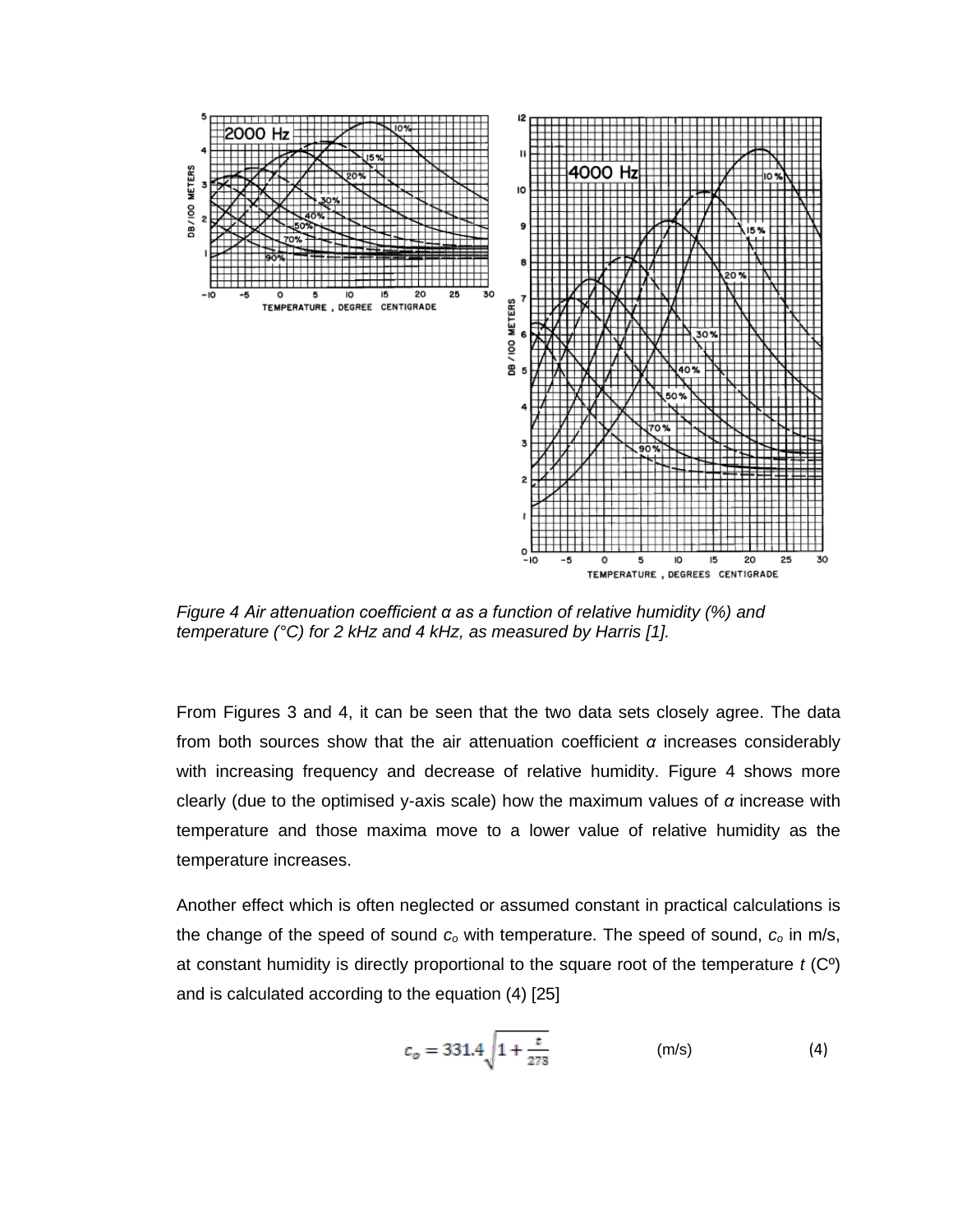The speed of sound is present in classical acoustics calculations of reverberation time such as the Sabine equation, equation (5), and it should be adjusted together with the absorption of air term for the temperature in consideration (see section 2.2). In equation  $(5)$  A, in  $m^2$ , represents the total absorption of the surfaces in the room and RT the reverberation time.

$$
RT = 55.3 * \frac{v}{c_{\text{0}}(A+4mV)}
$$
 (sec) (5)

From the above it follows that, in a large enclosed space, the reverberation time is directly proportional to the distance that the sound travels, and therefore the resultant air sound attenuation

The above formulae, values for *α* and methods given by ISO 9613-1:1993, are employed by commercial room acoustic computer simulation programs [25,26] to take account of climatic conditions.

#### **2.2 Air sound attenuation in underground platforms**

The large volume and long length of deep platforms on the London underground make this type of space susceptible to considerable air sound attenuation. This can result in reduced reverberation time and sound pressure level in the reverberant field, principally at frequencies above 2 kHz. The increasing reduction with frequency will, in effect, act as an undesired low pass filter unbalancing the frequency response at the receiver positions.

The surfaces inside an underground platform are typically very reflective at all frequencies of the relevant range for speech communications (125 Hz  $-$  8 kHz). This fact makes the acoustic space highly sensitive to relatively small absorption contributions such as that provided by air. Figure 5 shows a typical London underground deep platform with a VA loudspeaker array on the passenger wall.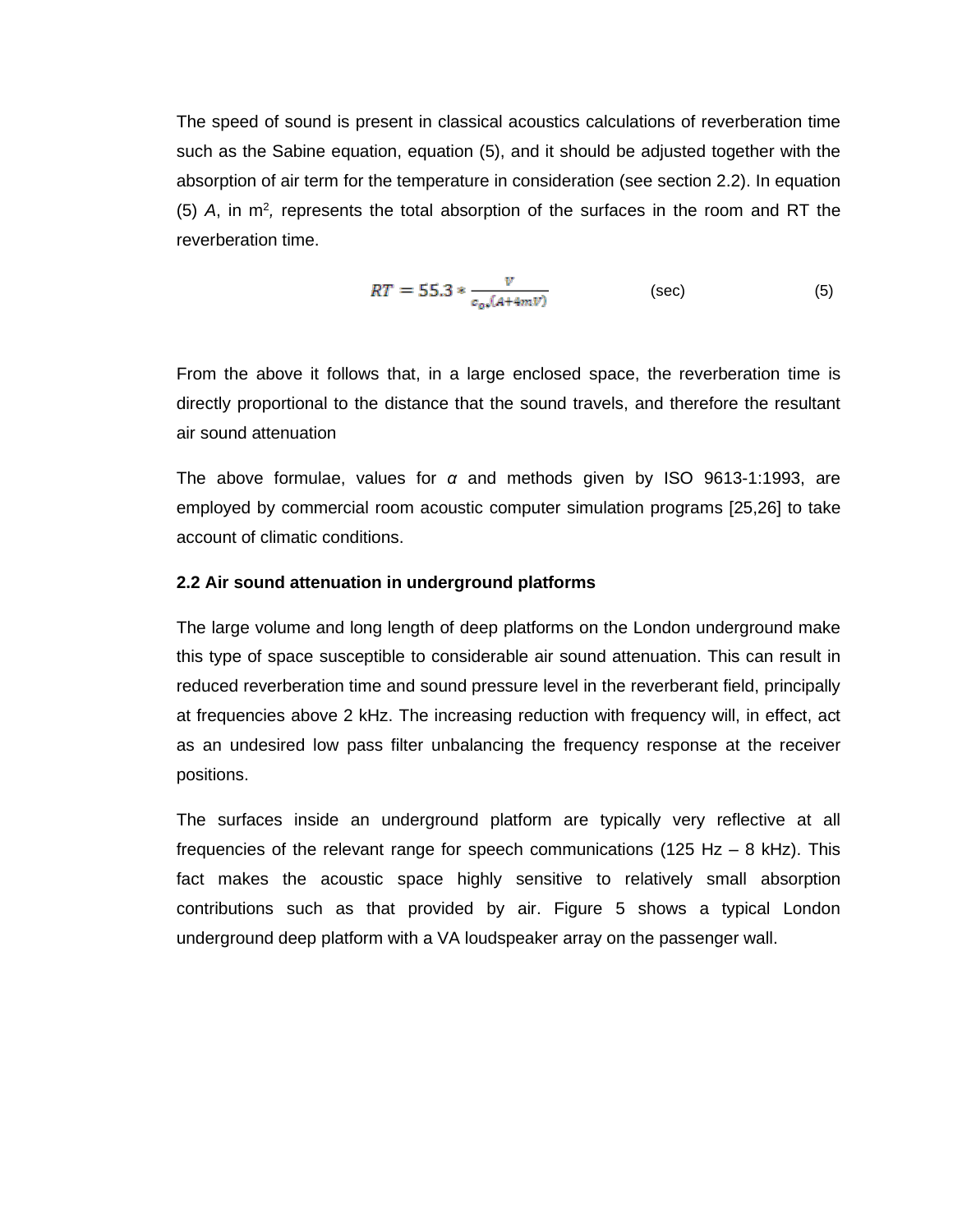

*Figure 5 Typical London underground deep platform* 

## 2.2.1 Calculation of air absorption in varying conditions

In order to illustrate the effects of treating air absorption as constant, the air absorption in a typical deep London underground station of internal volume 3078m<sup>3</sup> and with a platform 120m long has been calculated using equation (1) for a range of climatic conditions, using the *m* values taken of Harris [1] for the frequencies 2 khz, 4 kHz, 6.3 kHz and 8 kHz. The five conditions and calculated air absorption for each condition are shown in Table 1.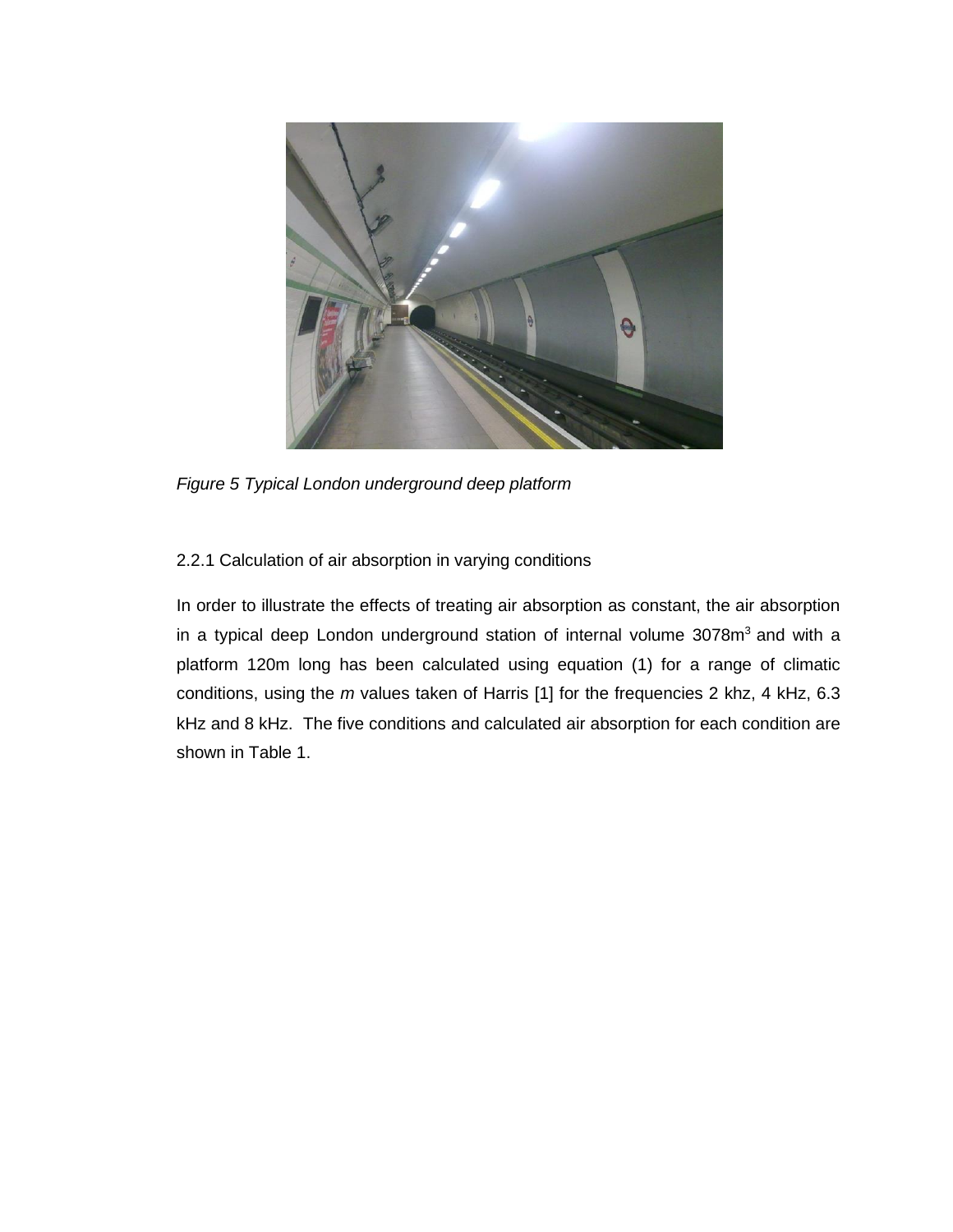*Table 1 Contribution of the air absorption (m<sup>2</sup> ) to the total absorption in a typical London Underground deep platform as a function of frequency and five climatic conditions.* 

|                                     |                               | Octave band centre frequency |       |         |       |  |
|-------------------------------------|-------------------------------|------------------------------|-------|---------|-------|--|
| <b>Climatic</b><br><b>Condition</b> | <b>Climatic</b><br>parameters | 2 kHz                        | 4 kHz | 6.3 kHz | 8kHz  |  |
| 1                                   | $T = 15 °C$                   | 44.1                         | 149.6 | 324.9   |       |  |
|                                     | RH=30%                        |                              |       |         |       |  |
| $\mathbf{2}$                        | $T = 15 °C$                   | 30.3                         | 88.1  | 192.7   | 295.5 |  |
|                                     | RH=50%                        |                              |       |         |       |  |
| 3                                   | $T = 20 °C$                   |                              | 75.2  | 154.9   | 233.9 |  |
|                                     | RH=50%                        | 29.5                         |       |         |       |  |
|                                     | $T = 25 °C$                   |                              | 72.4  | 136.8   | 197   |  |
| 4                                   | $RH = 50\%$                   | 29.2                         |       |         |       |  |
| 5                                   | $T = 30 °C$                   |                              | 71.8  | 131     | 184.7 |  |
|                                     | RH=50%                        | 28.4                         |       |         |       |  |

For the climatic reference condition ( $T = 20^{\circ}$ C,  $RH = 50\%$ ) the absorption contribution of the air to the total sound absorption estimated in the platform is 15%, 29% and 80% at 2kHz, 4kHz and 8kHz respectively.

The effects of ignoring temperature variations in speed of sound and consequently in reverberation time are exemplified by the calculation errors obtained for a range of air temperatures and octave band centre frequencies when temperature is assumed constant.

Table 2 presents calculation errors of reverberation time (*RT*) for different air temperatures (*T*) at 2kHz and 8kHz octave bands, caused by considering *T* constant at 20°C in the calculation of the speed of sound. Calculations are based on equations (4) and (5) at constant relative humidity of 50% and typical underground platform architectural parameters *V*= 3078m<sup>3</sup> , *A(2kHz)*=174m<sup>2</sup> and *A(8kHz)=* 58m<sup>2</sup> . The table shows for each temperature the calculated speed of sound  $(c(T))$  and the corresponding calculated reverberation time RT(*T*). It also shows the calculated reverberation time when *T* is assumed constant at 20°C (RT(*T*=20°C)). The difference between RT(*T*) and RT(*T*=20°C) is shown as absolute error (Δ) and relative error (Δ%).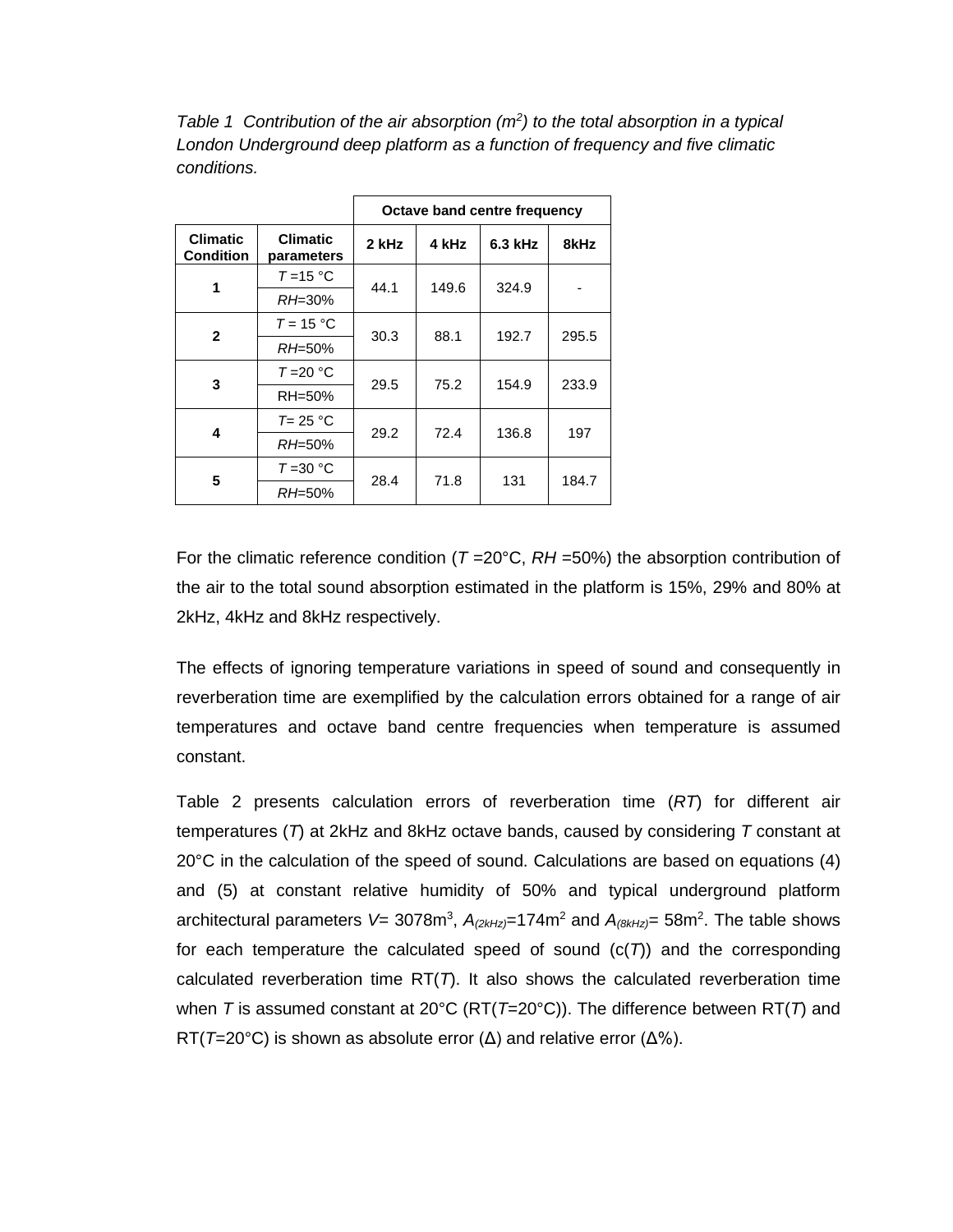|               |            | 2kHz                     |                       |                          | 8kHz  |              |                                              |         |            |
|---------------|------------|--------------------------|-----------------------|--------------------------|-------|--------------|----------------------------------------------|---------|------------|
| $(^{\circ}C)$ | $c(T)$ m/s | RT(7)<br><b>sec</b>      | RT<br>(T=20°C)<br>sec | Δ                        | Δ%    | RT(T)<br>sec | <b>RT</b><br>$(T=20^{\circ}C)$<br><b>sec</b> | Δ       | $\Delta\%$ |
| 15            | 340.5      | 2.45                     | 2.43                  | 0.02                     | 1%    | 1.41         | 1.40                                         | 0.01    | 1%         |
| 20            | 343.4      | $\overline{\phantom{0}}$ | -                     | $\overline{\phantom{0}}$ | ٠     | ٠            | $\overline{\phantom{a}}$                     |         |            |
| 25            | 346.3      | 2.42                     | 2.44                  | $-0.02$                  | $-1%$ | 1.93         | 1.94                                         | $-0.02$ | $-1%$      |
| 30            | 349.2      | 2.41                     | 2.45                  | $-0.04$                  | $-2%$ | 2.01         | 2.04                                         | $-0.03$ | $-2%$      |

*Table 2 RT calculation errors due to neglected temperature variations in the speed of sound*

Although the error magnitudes seen in table 2 are small, it shows the importance of acknowledging this error contribution towards the total acoustic effect of varying climatic conditions.

## **3 METHODOLOGY**

Computer simulations of a deep platform equipped with a VA system were employed to predict the effect of varying climatic parameters on key acoustical and speech related performance metrics.

The investigation was undertaken making use of a computer acoustic simulation model which closely replicated the geometrical, architectural and acoustical characteristics of a typical deep platform of the London underground network, such as that shown in the photograph in Figure 5 and diagrammatically in Figure 6. The room acoustic computer program employed was CATT-Acoustics v.8g [25].

It was assumed that the air in the platform was free of smoke or particles which could affect the air absorption in high concentrations. For the purpose of this investigation, site measurements and predictions were obtained without the influence of background noise.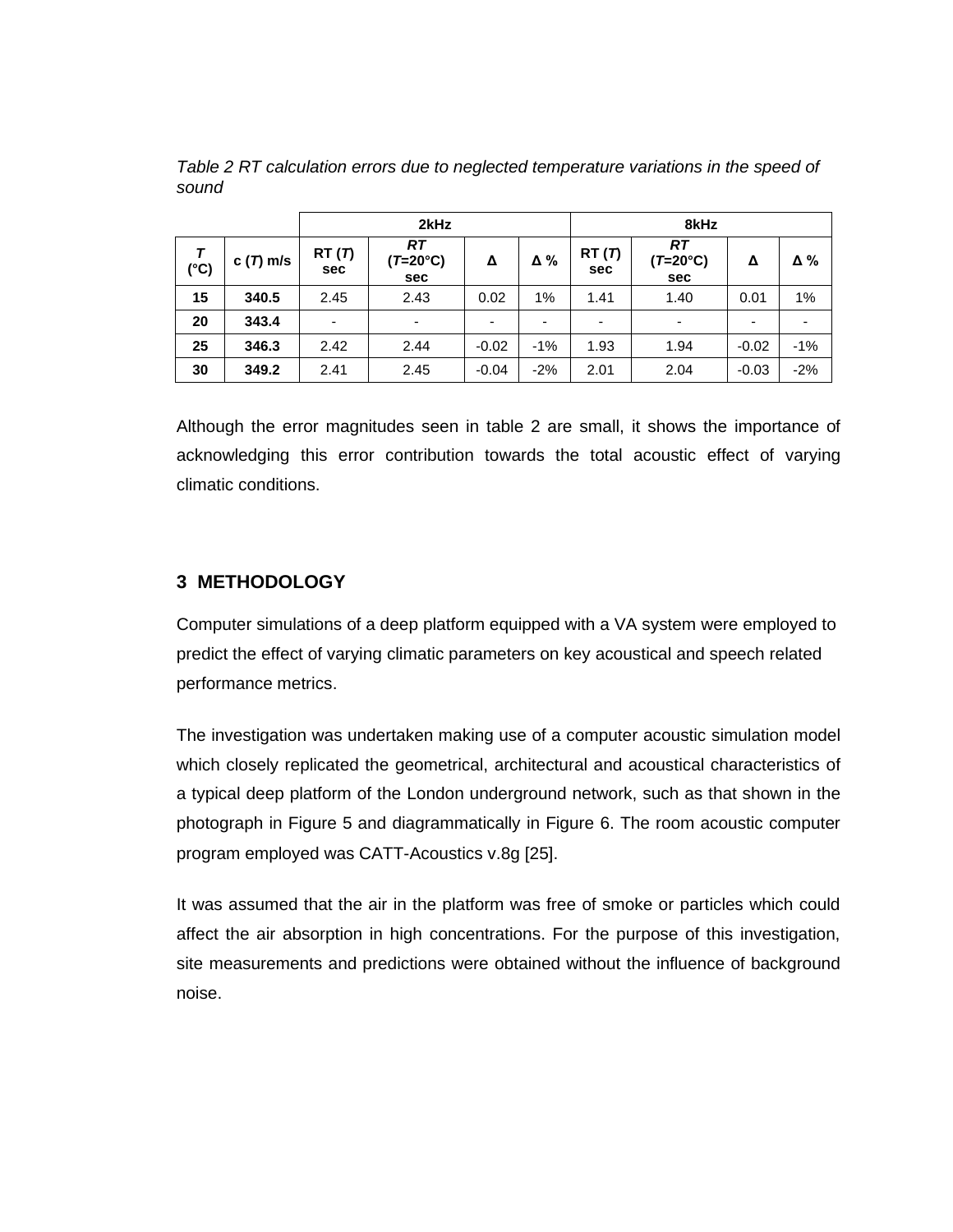#### **3.1 Measurements**

Prior to the construction of the acoustic model of the platform, acoustic measurements were performed during non traffic hours on a typical deep platform under unoccupied conditions.

Five receiver positions were located along the platform mid-width line of the platform in between consecutive units of the loudspeakers of the array (5 m spacing) at 1.5 m above standing platform floor. The climatic conditions at the time of measurement were as follows: normal atmospheric pressure, T= 19.2°C and *RH*= 51%.

Measurements were monoaural impulse responses obtained using the sine sweep stimulus signal method. The stimulus signal was broadcast by the platform VA loudspeaker array while a B&K 2250 sound analyser acted as the receiver recording the stimulus at each of the receiver positions. The recorded signals were later postprocessed on a PC computer running the Dirac 4.0 measuring software platform to obtain the impulse responses and the derived parameters of interest.

#### **3.2 Acoustic simulation**

The measured platform geometry and architectural details were simulated in a model constructed in CATT Acoustics. In the simulation the VA system was represented by a loudspeaker array of arrangement and configuration (loudspeaker electro-acoustic characteristics, quantity, position/spacing, gain and aim) which matched the configuration found during the corresponding acoustic measurement survey. The internal surfaces of the model initially employed absorption and scattering coefficients published in the literature. Later through a selective and iterative process these coefficients were adjusted to acoustically calibrate the model against site measurements.

The platform was simulated unoccupied to match the unoccupied conditions found during the site measurements (only the researcher standing on the platform during measurements). The unoccupied condition involving one person standing on the platform represents the minimum occupancy possible in real life, i.e. one passenger. This situation determines the worst acoustic case scenarios in the design of the VA. It implies the lowest sound absorption possible, hence the highest reverberation and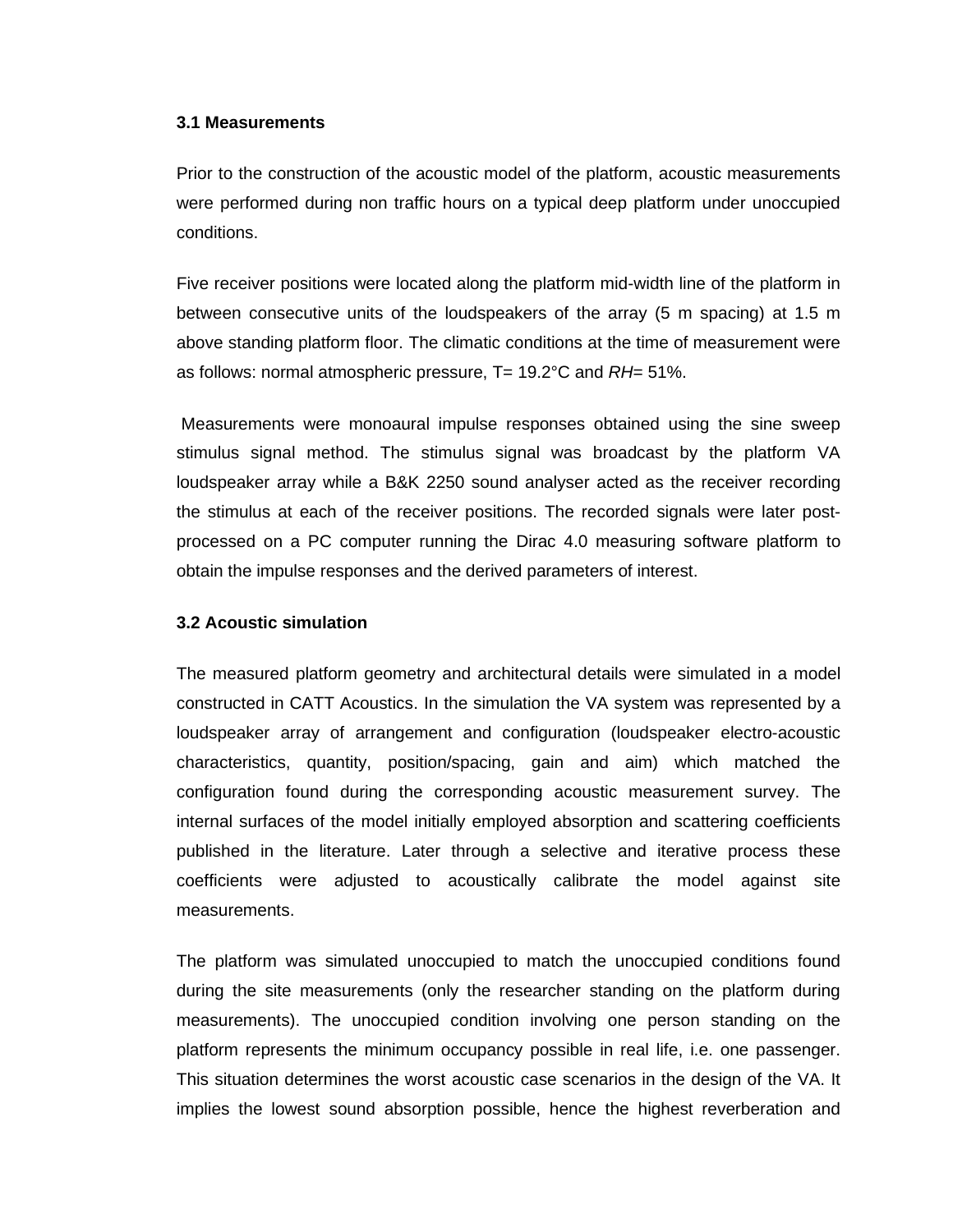therefore one of the least favourable conditions for the quality of speech transmission. Further and relevant to this study, the unoccupied condition is when air absorption can have its maximum influence on reverberation parameters and therefore on speech transmission quality, particularly at low background noise levels or noiseless conditions.

Figure 6 presents two views of the simulated platform and shows the loudspeaker array and the five receiver positions along the platform length. Loudspeakers are represented with colour aim lines on the passenger wall at 3 m above standing platform while the receivers are indicated by black lines representing omni-directional microphones.





*Figure 6 Views of the simulated platform showing the loudspeaker array and receiver positions*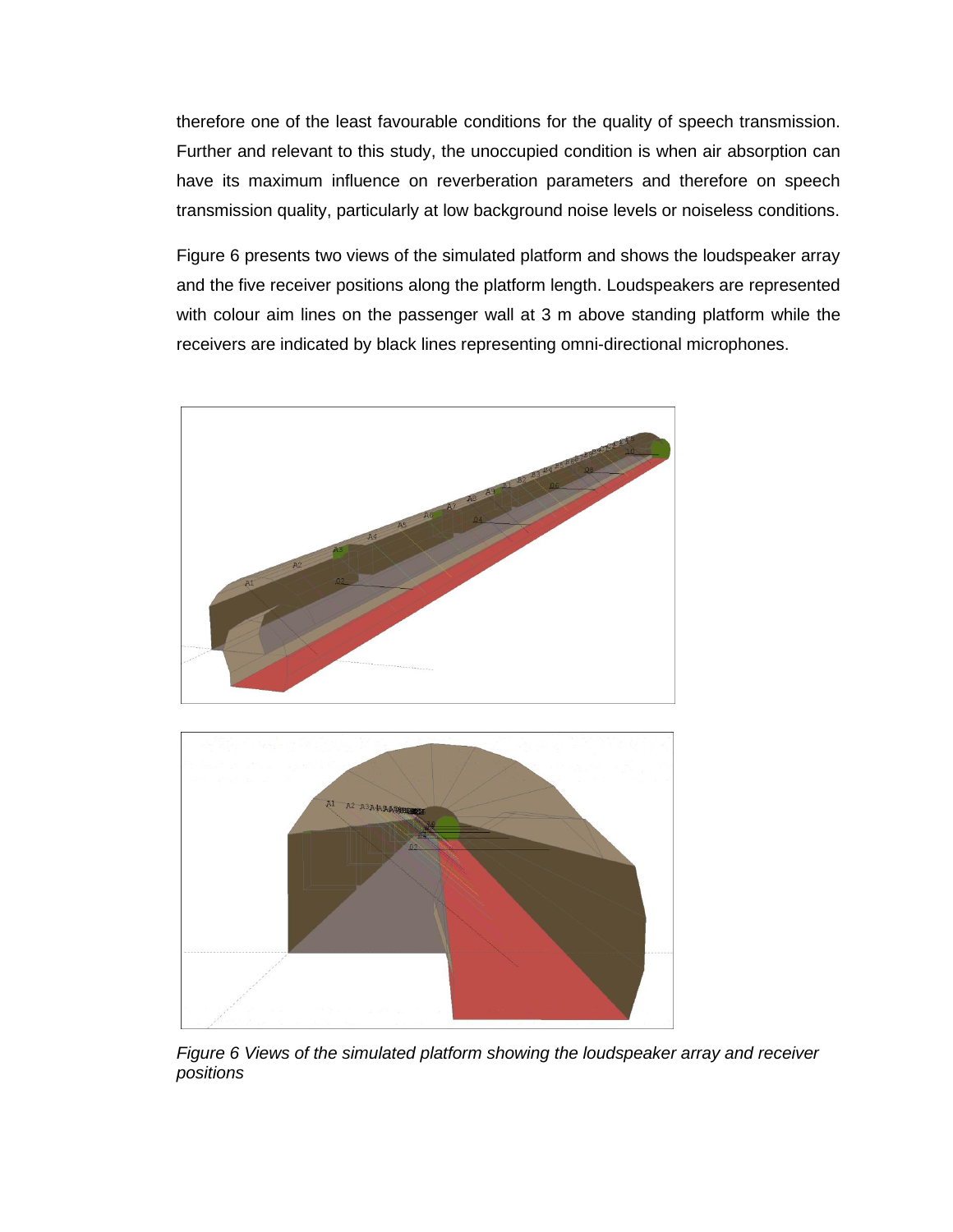The climatic conditions found at the time of the measurements were approximated input in the program environmental setting as  $T = 20^{\circ}$ C and  $RH = 50\%$ . The air density input setting of the program was maintained constant for all simulations at the value measured on London underground platforms at 1.2  $Kg/m<sup>3</sup>$  [27] which is also the program's default value. Potential fluctuations in atmospheric pressure were not considered since these are of negligible influence in air absorption.

Almost all relevant room acoustic parameters are influenced to a different extent, by changes of sound absorption due to air climatic variations. Therefore the following parameters were predicted for the different climatic conditions: RT30, early decay time (EDT), sound pressure level (SPL), definition (D50) and speech transmission Index (STI). Measured and predicted STI values in this work followed BS EN 60268-16:2003 [28].

The frequency range of octave bands used for the predictions and analysis was that relevant for speech communications in VA systems, 125 Hz-8 KHz.

The selected temperature range for the predictions and analysis was from 15ºC to 30ºC (in steps of  $5^{\circ}$ C) while the relative humidity (RH) range was taken from 20% to 80% (in steps of 20%).

Since both temperature and humidity are interrelated in their effect on air absorption, a range of representative and realistic combinations of *T* and *RH* were used in the predictions of acoustic and speech related parameters.

Two representative case groups from a pool of possible realistic combinations were selected to illustrate the effects of variations in air temperature and humidity on the parameters of interest; in one group relative humidity was kept constant and temperature was varied, in the other temperature was kept constant and relative humidity varied. The two groups consisted of the following combinations:

Group 1 : constant relative humidity of 50% and varying temperature of 15º, 20º, 25º and 30º

Group 2 : constant temperature of 20ºC and varying air humidity levels of 20%, 40%, 60% and 80%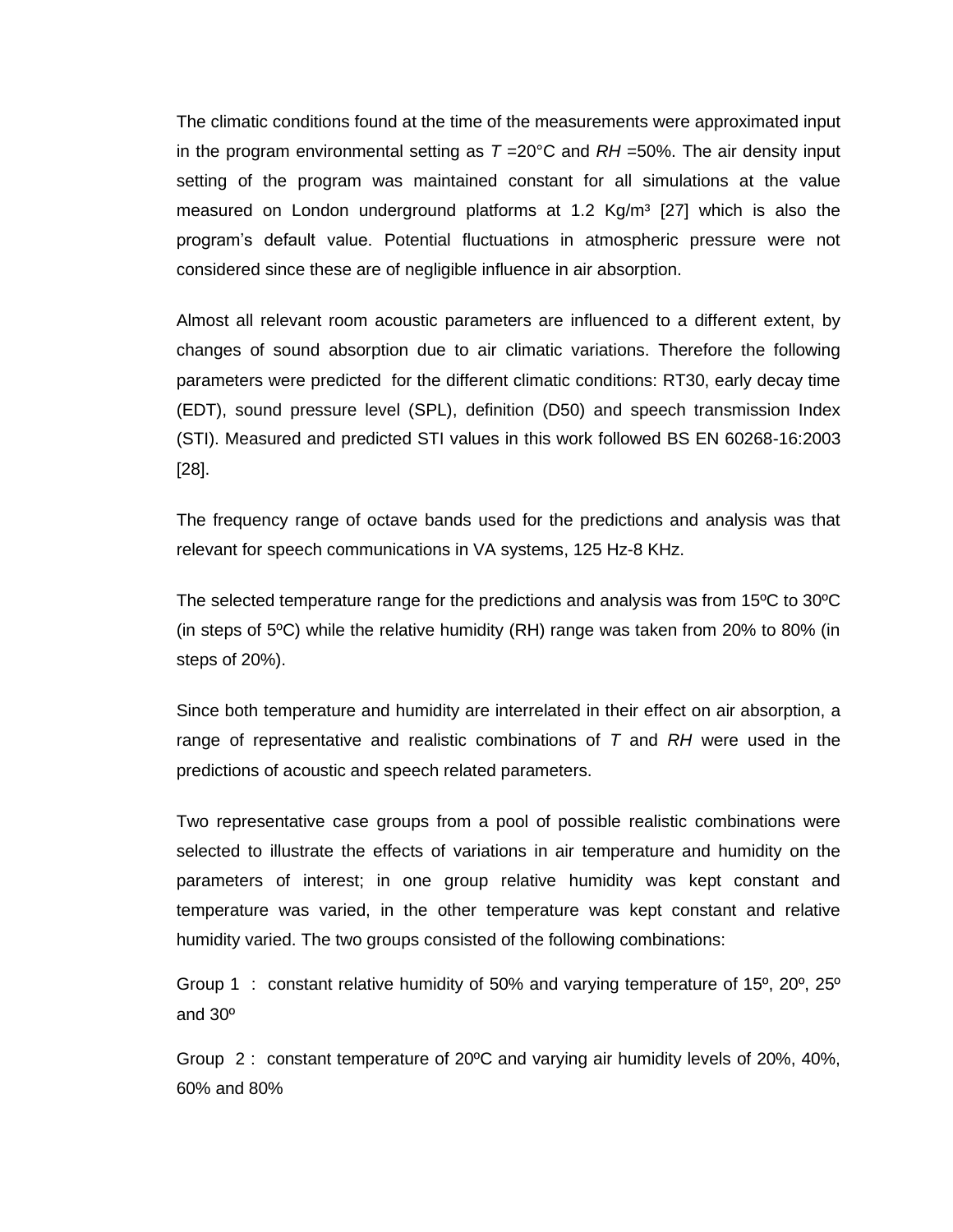In order to show the maximum impact possible of the variability of air temperature and humidity conditions on evaluating acoustic parameters, results at the climatic combination of 15ºC temperature and relative humidity 20% are taken as the references values. The significance of the parameters' changes due to air and humidity variations was quantified by calculating deviations from the reference value in terms of just noticeable difference (JND) values proposed in the literature , as shown in Table 3.

| JND<br>Parameter   |      | Literature references  |  |  |
|--------------------|------|------------------------|--|--|
| EDT                | 5%   | [4][6][29][30][31][32] |  |  |
| RT30               | 5%   | [4][6][30][31][32][33] |  |  |
| SPL<br>1dB         |      | [30][32][33][34]       |  |  |
| 0.05<br><b>D50</b> |      | [4][29] [31][33]       |  |  |
| STI                | 0.03 | [31][35]               |  |  |

*Table 3 JND values of parameters suggested in the literature* 

The five receiver positions were distributed to cover the platform area where passengers stand. The spatial variability observed across the receiver positions for all predicted parameters was low, as indicated by the standard deviation (σ) of the results obtained for the five receiver position shown in figures 7 and 8.

As examples, standard deviations of EDT for predictions considered in case 1 were typically 0.5JND at mid and high frequencies and up to 1.2JND at low frequencies; while in case 2 were typically 1JND and up to 1.15JND for the same frequency classification. RT30 standard deviation for the both cases considered was typically 0.4JND with values at low frequencies up to 0.5JND. SPL standard deviation for both cases was up to 0.3JND while σ values for STI were up to 0.15JND.

These results confirmed the expected high spatial uniformity from a distributed loudspeaker system. The high spatial uniformity obtained allows the presentation of results and analysis to concentrate on averaged results.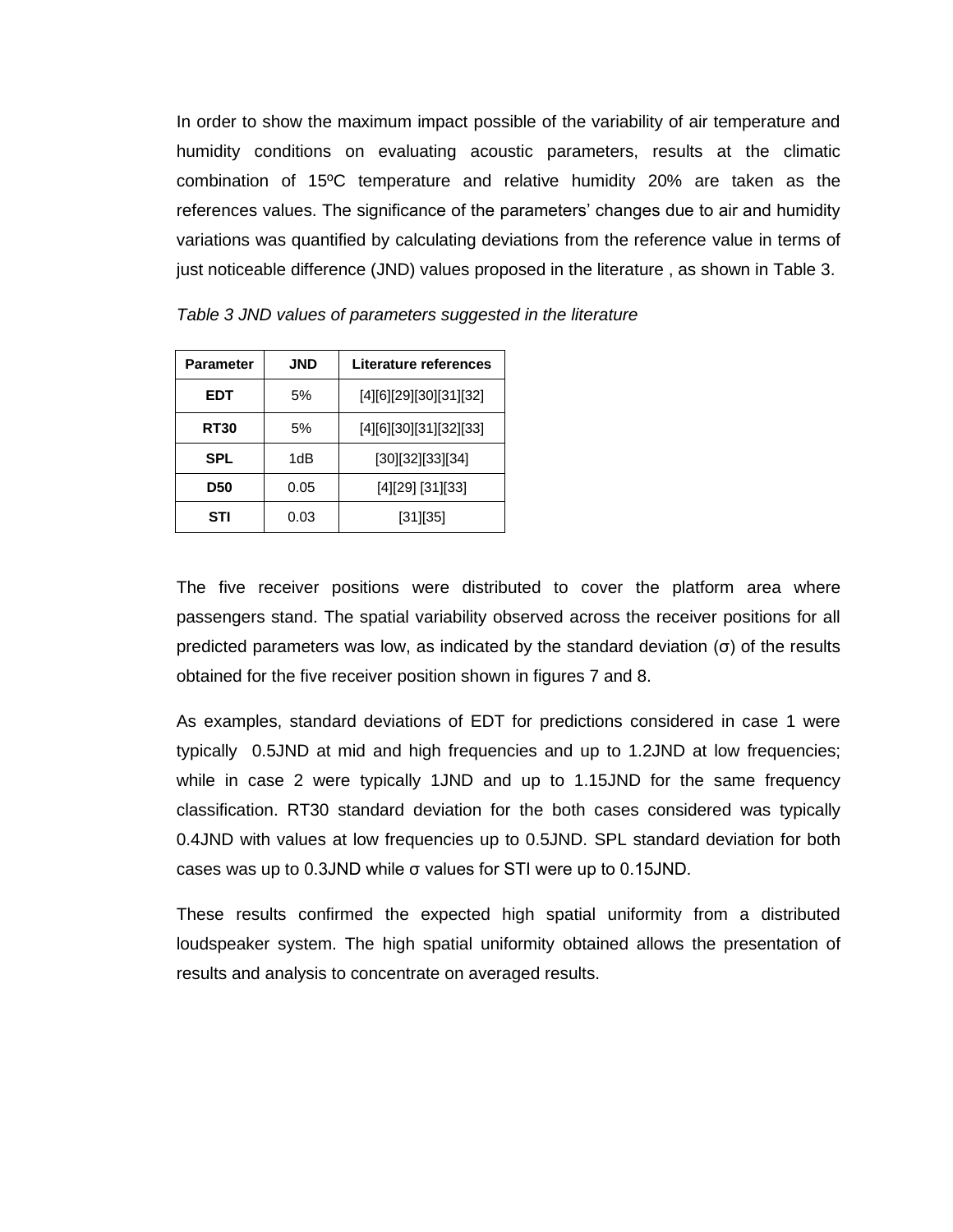## **4 RESULTS**

This section present the prediction results for the above two case groups. Values plotted correspond to the average of five receiver positions. Error bars indicate ±1 σ.

## **4.1 Group 1: constant relative humidity of 50%**

Figure 7 presents the prediction results for the parameters of interest as a function of frequency and temperature for a constant relative humidity of 50%



*Figure 7 Group 1: Parameters predicted in octave bands centre frequencies at 50% RH for various air temperatures.*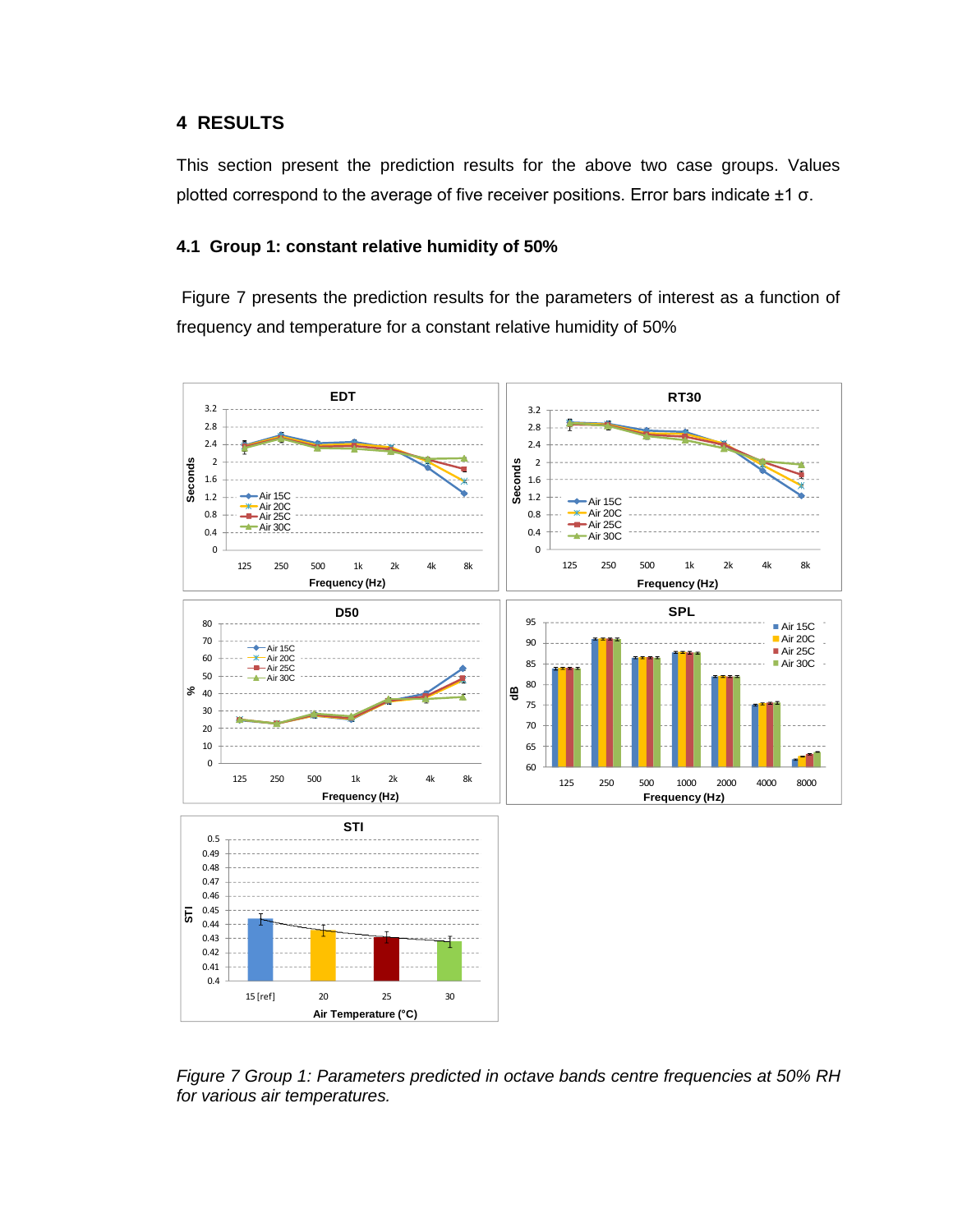From the graphs of results in Figure 7, it can be seen that as the temperature increases, reverberation time and SPL increase, particularly at the higher frequencies, thereby reducing the speech related parameters D50 and STI.

## **4.2 Group 2: constant temperature of 20°C**

Figure 8 presents the prediction results for the parameters of interest as a function of frequency and relative humidity for a constant air temperature of 20°C.



*Figure 8 Group 2: Platform acoustic parameters predicted in octave bands centre frequencies at 20ºC for various air humidity values.*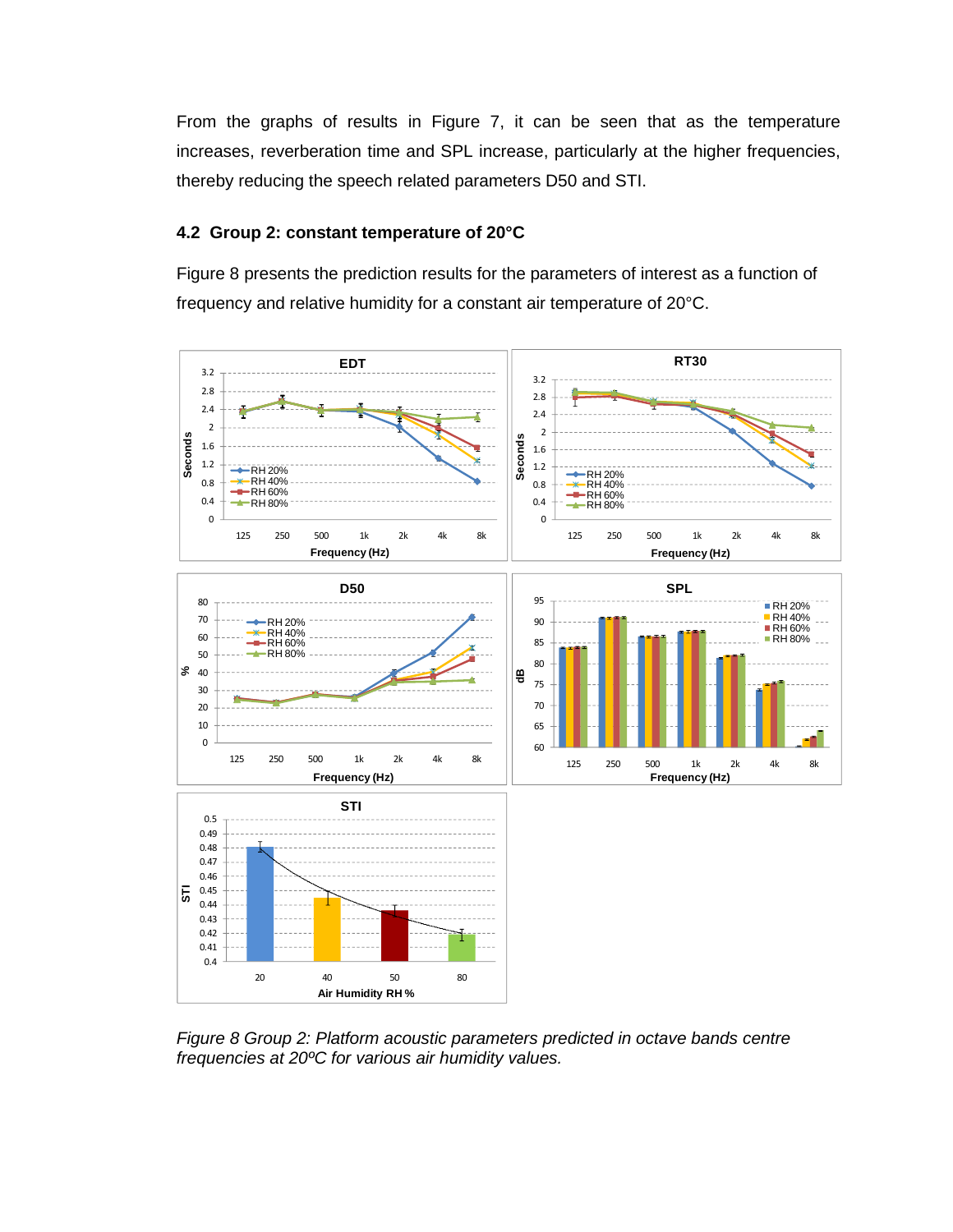Figure 8 indicates that as the relative humidity increases, reverberation time and SPL again increase, especially at the higher frequencies so that the speech parameters D50 and STI are again reduced.

## **5 ANALYSYS OF RESULTS**

This section analyses and discusses the generic air sound absorption characteristics and the results presented in the previous section for groups 1 and 2. Changes in acoustic parameters are described in relation to reference values and are analysed in terms of just noticeable difference (JND) units to assess their potential impact. Relationships between STI and temperature and relative humidity are also derived. The discussion focuses on changes in the 4 kHz and 8 kHz octave bands as these are the critical bands for speech intelligibility in VA systems where air absorption effects are most notable.

#### **5.1 Generic air sound absorption characteristics**

From the observations of the experimental data presented in Figures 3 and 4 it can be seen that the air exhibits increasing absorption at frequencies of 4 kHz and above, with a maximum sound absorption coefficient in the 8 kHz octave band, when measured at RH 20% and  $T = 20^{\circ}$ C climatic condition. The absorption maxima decrease rapidly for lower frequency bands, higher temperatures and higher humidity values. In this decreasing region, it can be seen that the changes in absorption is less for considerable changes of any of the three parameters: audio frequency, air temperature and air humidity.

#### **5.2 Group 1: Acoustic effects with air temperature variation at constant humidity**

When examining the effect of changes in temperature with constant humidity of 50% RH, the reference values are those for the situation with temperature 15ºC.

#### 5.2.1 Reverberation

From figure 7 it can be seen that, in general, reverberation time on the platform is not affected by changes in temperature for octaves bands below 4 kHz, however at 1 kHz a slight decrease with increased temperature can be observed. In contrast, notable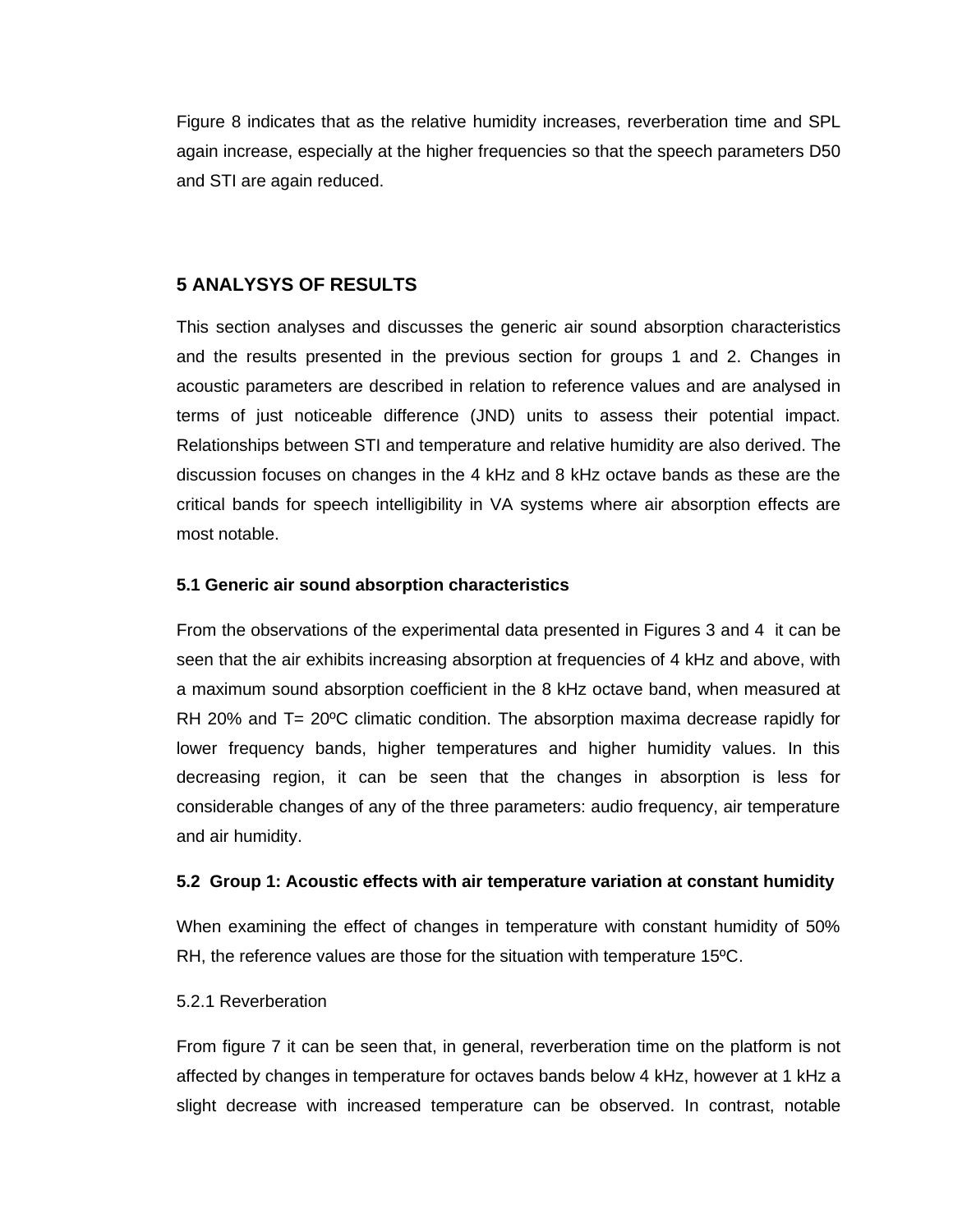increases in EDT and RT30 with temperature can be seen in the 4 kHz and 8 kHz octave bands.

Table 4 present increments in reverberation time with temperature in seconds and JND units with respect to the reference values, for the 4 kHz and 8 kHz octave bands. It can be seen that the reverberation time increments are particularly high for the 8 kHz octave band where increases of EDT and RT30 above the reference values were up to 12.4 JND and 11.8 JND respectively.

|                          | 15 °C [ref] | 20 °C | 25 ºC | 30 ºC |
|--------------------------|-------------|-------|-------|-------|
| EDT(4KHz)                | 1.87        | 2.01  | 2.06  | 2.08  |
| Increment from [ref]     | 0           | 0.134 | 0.188 | 0.206 |
| JND increment from [ref] | 0.0         | 1.4   | 2.0   | 2.2   |
| EDT(8KHz)                | 1.29        | 1.56  | 1.84  | 2.09  |
| Increment from [ref]     | 0           | 0.272 | 0.556 | 0.802 |
| JND increment from [ref] | Ω           | 4.2   | 8.6   | 12.4  |
| <b>RT30(4KHz)</b>        | 1.82        | 1.94  | 2.02  | 2.04  |
| Increment from [ref]     | Ω           | 0.124 | 0.202 | 0.22  |
| JND increment from [ref] | 0           | 1.4   | 2.2   | 2.4   |
| <b>RT30(8KHz)</b>        | 1.24        | 1.47  | 1.73  | 1.96  |
| Increment from [ref]     | 0           | 0.234 | 0.492 | 0.724 |
| JND increment from [ref] | ი           | 3.8   | 8     | 11.8  |

*Table 4 EDT and RT30 increments in seconds and in JND units relative to reference value [ref] as a function of frequency and temperature at constant RH 50%.*

Figure 9 shows predicted reverberation time parameters EDT and RT30 plotted against platform air temperature at a constant reference humidity RH of 50%. Regression lines are shown for the RT30 data together with their equations and coefficients of determination  $(R^2)$ . The coefficients show that there is a close relationship between EDT and RT30 and temperature.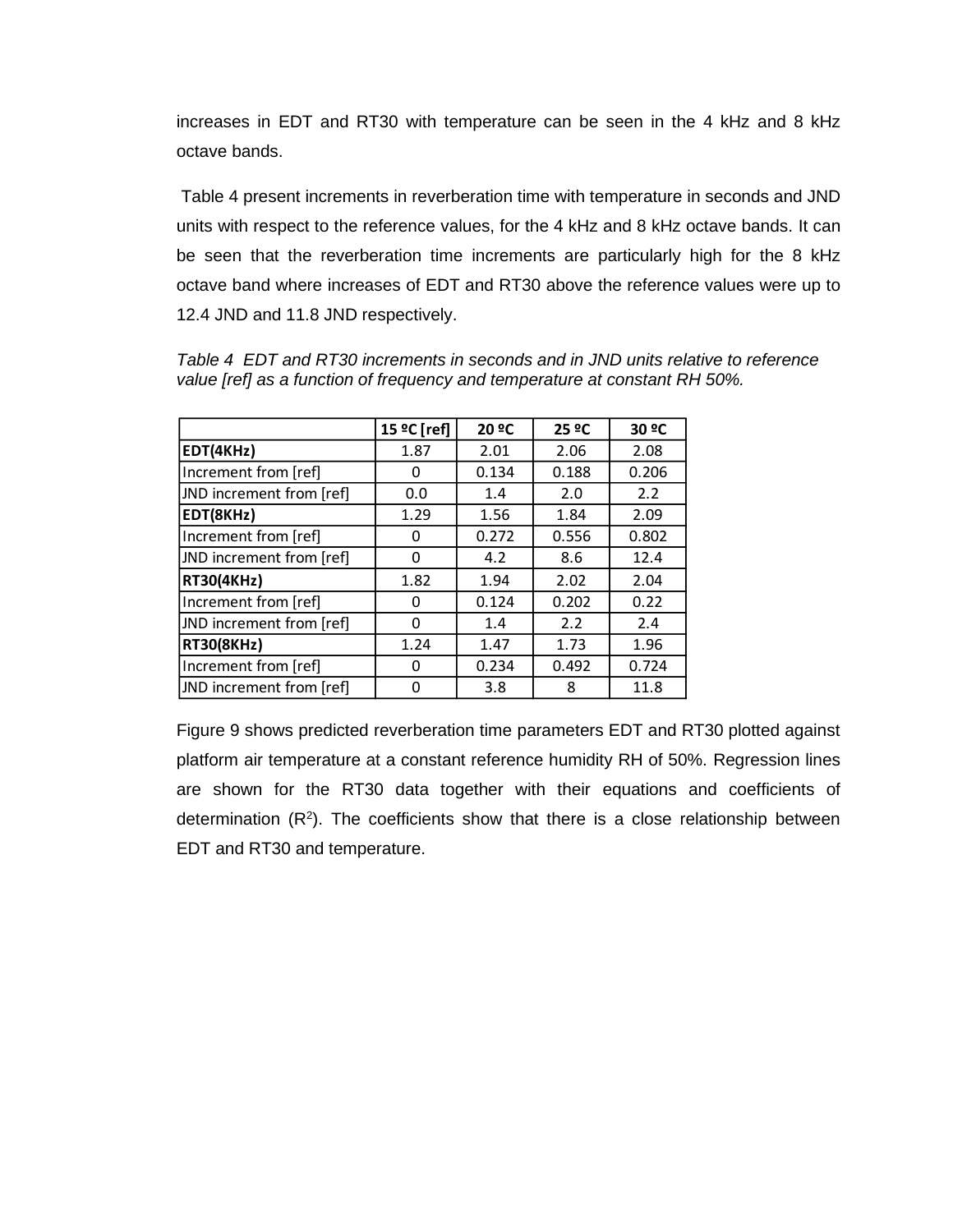

*Figure 9 Predicted reverberation time parameters as a function of temperature, and regression lines for RT30 data.*

## 5.2.2 D50 and STI

Figure 7, also shows that, similarly, D50 variations due to changes in temperature are only significant in 4 kHz and 8 kHz octave bands.

Table 5 shows the relative decrease of speech related metrics with temperature in JND units. It can be seen that increases of air temperature from the reference value resulted in decrements of D50 of up to 0.7 JND at 4kHz and a more considerable 3.2 JND at 8kHz. The reductions in STI values due to the increase in air temperature were not notable, being below 1 JND, although figure 7 and Table 5 show that there is a trend for STI to decrease with increasing temperature.

*Table 5 D50 and STI decrements in JND units relative to [ref] as function of frequency and temperature at constant RH 50%.*

|                          | 15 °C [ref] | 20 °C | 25 °C | 30 °C |
|--------------------------|-------------|-------|-------|-------|
| D50 (4KHz)               | 40.3        | 37.9  | 38.5  | 37.0  |
| JND decrement from [ref] | 0           | 0.5   | 0.4   | 0.7   |
| D50 (8KHz)               | 54.4        | 47.8  | 48.9  | 38.3  |
| JND decrement from [ref] | 0           | 1.3   | 1.1   | 3.2   |
| <b>STI</b>               | 0.44        | 0.44  | 0.43  | 0.43  |
| JND decrement from [ref] | 0.0         | 0.3   | 0.4   | 0.5   |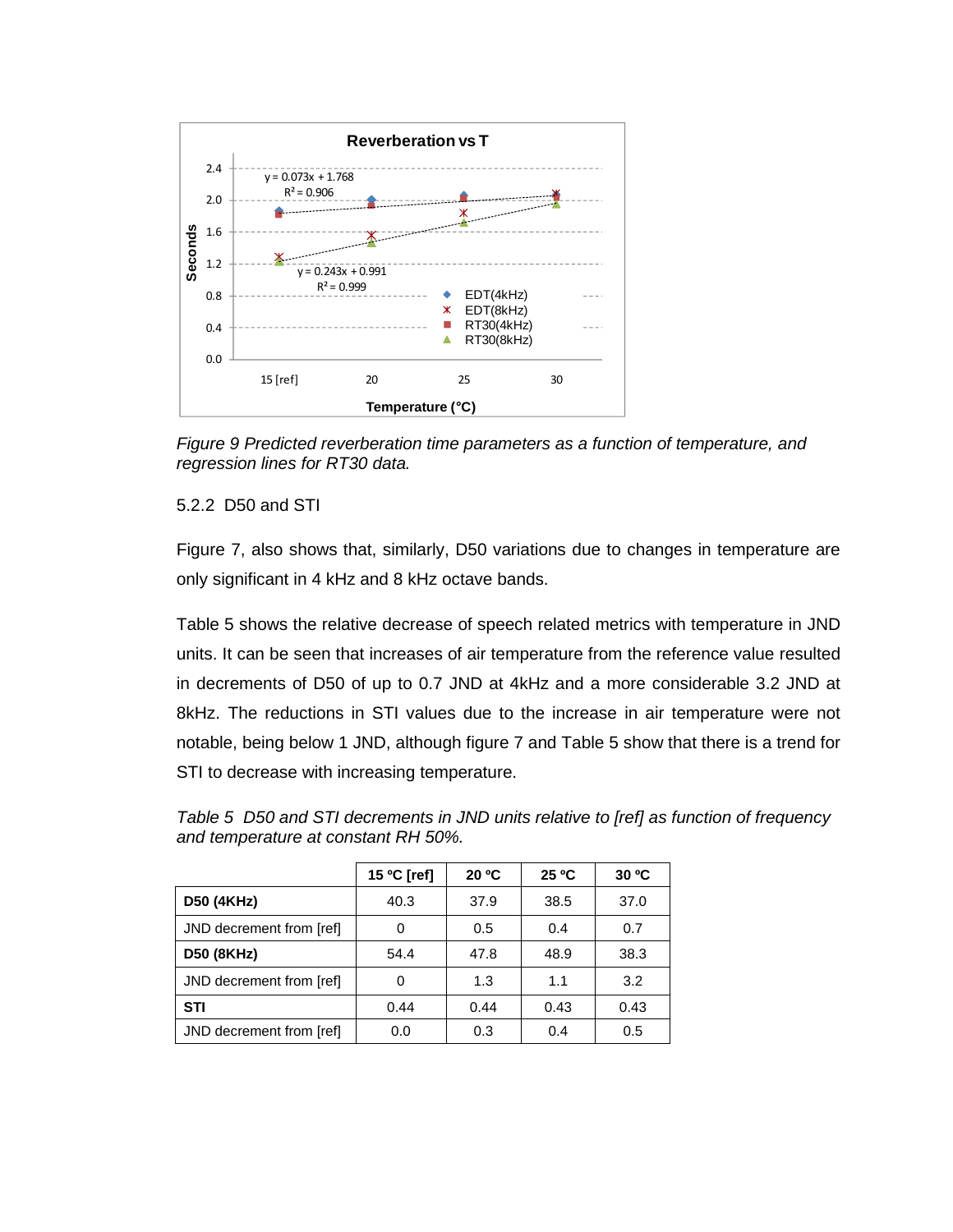An empirical model, equation (6), was derived from the best fit trend line  $(R<sup>2</sup>=0.99)$ obtained from plotting the predicted STI results relative to air temperature *T* (ºC) variations (see figure 7). This model is able to provide estimated changes in STI with variations of *T* for a constant *RH* condition of 50%. The input range of the model is limited to maximum and minimum temperatures typically occurring on underground platforms.

$$
STI = -0.012 * ln(T) + 0.444 \tag{6}
$$

## 5.2.3 SPL

It can be seen from the figure 7 that the variation of SPL as a function of the temperature and frequency is negligible except for the 4 kHz and 8 kHz octave bands. In these high frequency bands the effect of increasing air temperature led to corresponding increases in SPL due to the associated gradual decrements in air absorption

Table 6 shows the effect of air temperature relative increase on SPL for the two highest octave bands considered for a constant humidity of 50%. In octave bands 4 kHz and 8 kHz the SPL increases from the reference values [ref] with temperature, were up to 0.5JND and 1.8JND respectively reflecting decrements in air absorption with increasing temperature.

|                          | 15 °C [ref] | 20 °C | 25 °C | 30 °C |
|--------------------------|-------------|-------|-------|-------|
| SPL(4kHz)                | 75.1        | 75.4  | 75.6  | 75.7  |
| Increment from [ref]     | 0           | 0.3   | 0.46  | 0.54  |
| JND increment from [ref] | 0           | 0.3   | 0.46  | 0.54  |
| SPL (8KHz)               | 71.9        | 72.6  | 73.3  | 73.8  |
| Increment from Ref       | 0           | 0.68  | 1.32  | 1.82  |
| JND increment from [ref] | 0           | 0.68  | 1.32  | 1.82  |

*Table 6 SPL relative increment at 4 kHz and 8kHz as function of temperature in dB and in JND units for constant humidity of 50%.*

A significant increase of air temperature from 15°C to 30°C would decrease the overall dBA level of a signal spectrally equivalent to an announcement (speech shaped noise signal) over the VA systems by less than 1JND (0.02dB).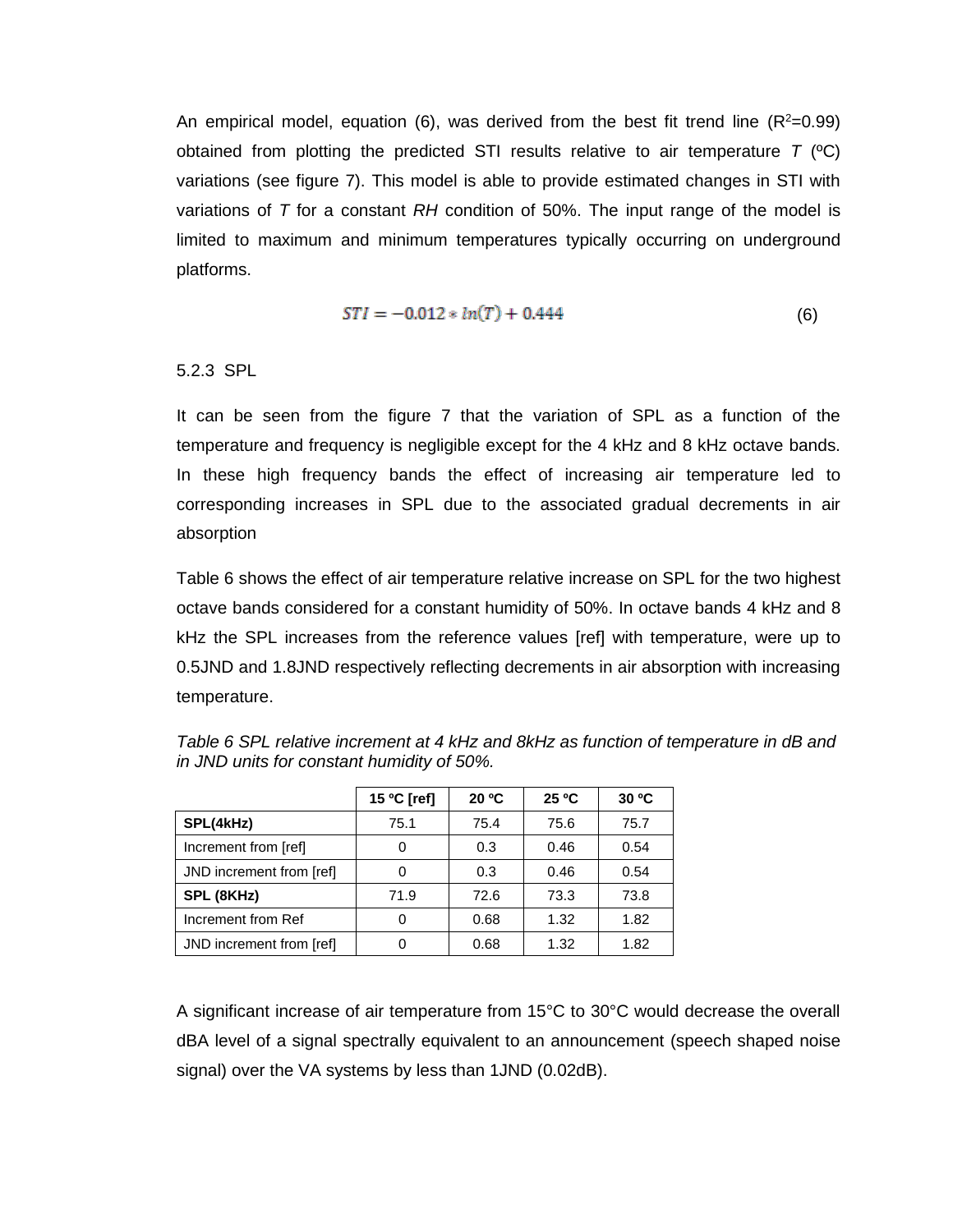# **5.3 Case 2: Acoustic effects with air humidity variation at constant air temperature**

When examining the effect of changes in humidity with constant air temperature of 20°C, the reference values are those for the situation with humidity of RH 20%.

## 5.3.1 Reverberation

From figure 8 it can be seen that reverberation time on the platform begins to be affected by changes in humidity at frequency octaves bands above 1 kHz. Above this frequency the reverberation time increases consistently with humidity, the increases being most notable for the highest frequency bands of interest, 4 kHz and 8 kHz.

Table 7 presents increments in reverberation time with humidity in seconds and JND units with respect to the reference values. Only data for the highest frequency bands are presented. Results shows that the increments from reference values for EDT and RT30 at 4kHz were up to 13JND and up to 34 JND at 8kHz.

*Table 7 EDT and RT30 increments in seconds and in JND units relative to reference values [ref] as a function of frequency and humidity at a constant air temperature of 20°C*

|                          | <b>RH %</b> |      |      |      |  |
|--------------------------|-------------|------|------|------|--|
|                          | 20 [ref]    | 40   | 50   | 80   |  |
| EDT(4KHz)                | 1.34        | 1.85 | 2    | 2.19 |  |
| Increment from [ref]     | 0           | 0.51 | 0.66 | 0.85 |  |
| JND increment from [ref] | 0           | 7.6  | 9.9  | 12.7 |  |
| EDT(8KHz)                | 0.83        | 1.28 | 1.56 | 2.24 |  |
| Increment from [ref]     | $\Omega$    | 0.45 | 0.73 | 1.41 |  |
| JND increment from [ref] | 0           | 10.8 | 17.6 | 34.0 |  |
| <b>RT30(4KHz)</b>        | 1.29        | 1.8  | 1.95 | 2.16 |  |
| Increment from [ref]     | $\Omega$    | 0.51 | 0.66 | 0.87 |  |
| JND increment from [ref] | 0           | 7.9  | 10.2 | 13.5 |  |
| <b>RT30(8KHz)</b>        | 0.77        | 1.22 | 1.49 | 2.1  |  |
| Increment from [ref]     | 0           | 0.45 | 0.72 | 1.33 |  |
| JND increment from [ref] | 0           | 11.6 | 18.6 | 34.4 |  |

The graph in Figure 10 shows predicted reverberation time as a function of platform air humidity at a constant reference temperature of 20°C. Regression lines are shown for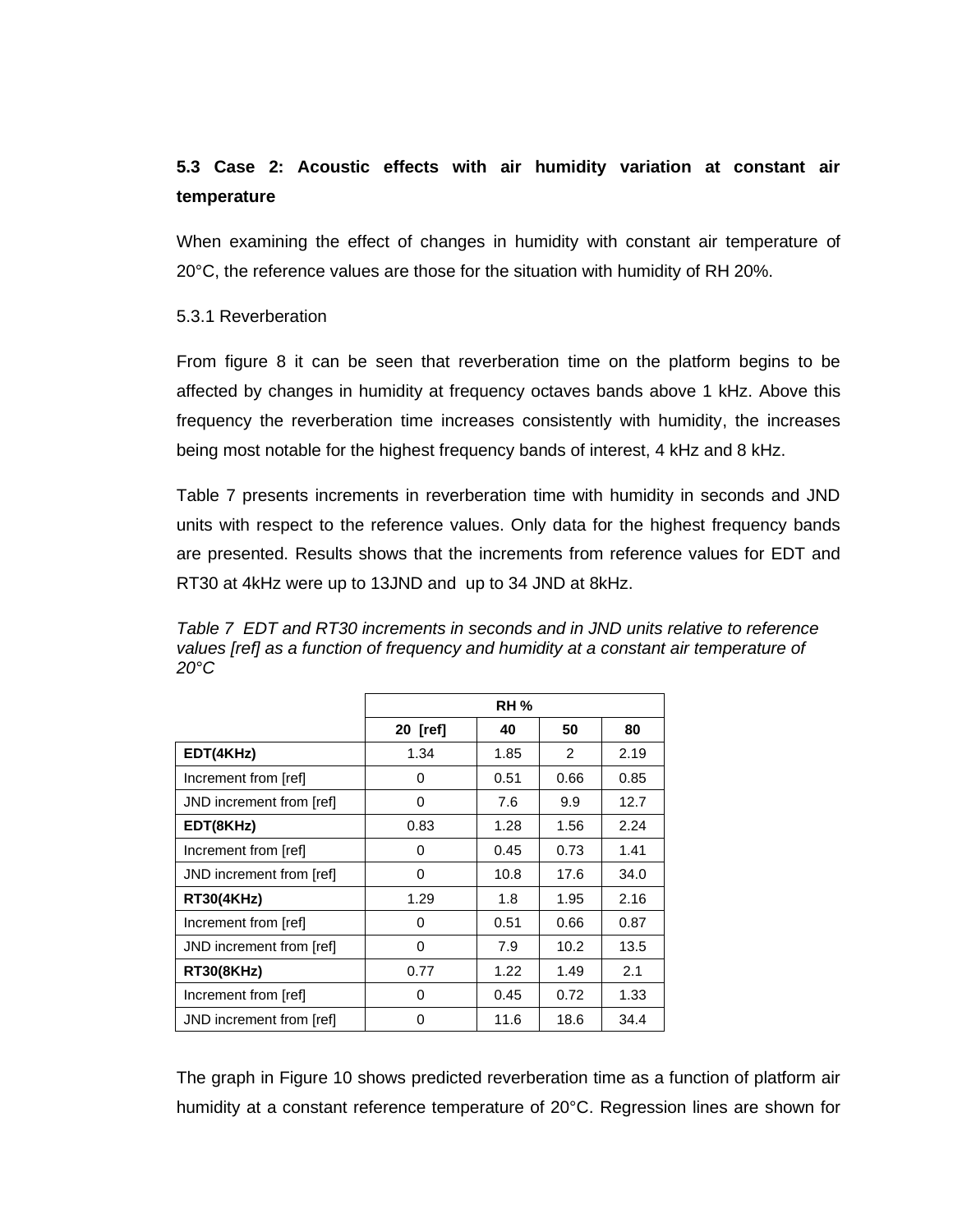the RT30 data, together with the regression equation and coefficients of determination (R<sup>2</sup>) which show the close relationship between EDT and RT30 and relative humidity.



*Figure 10 Predicted reverberation time parameters as a function of humidity, and regression lines for RT30 data.*

#### 5.3.2 D50 and STI

The strong influence of air humidity variation on reverberation time is clearly reflected in the graphs of speech related parameters in figure 8, which show reductions in the values of parameters with increasing humidity.

Table 8 shows the relative decrease of speech related metrics with humidity in JND units. Increases in air humidity the from reference values resulted in considerable decrements of D50 of up to 3.2 JND and 7.2 JND in the 4kHz and 8kHz frequency band respectively. Reductions in STI due to the increases in humidity were also notable, at up to 2.1JND. Both D50 and STI reductions with humidity were comparatively greater than the reductions observed with temperature changes, see table 5 and 8.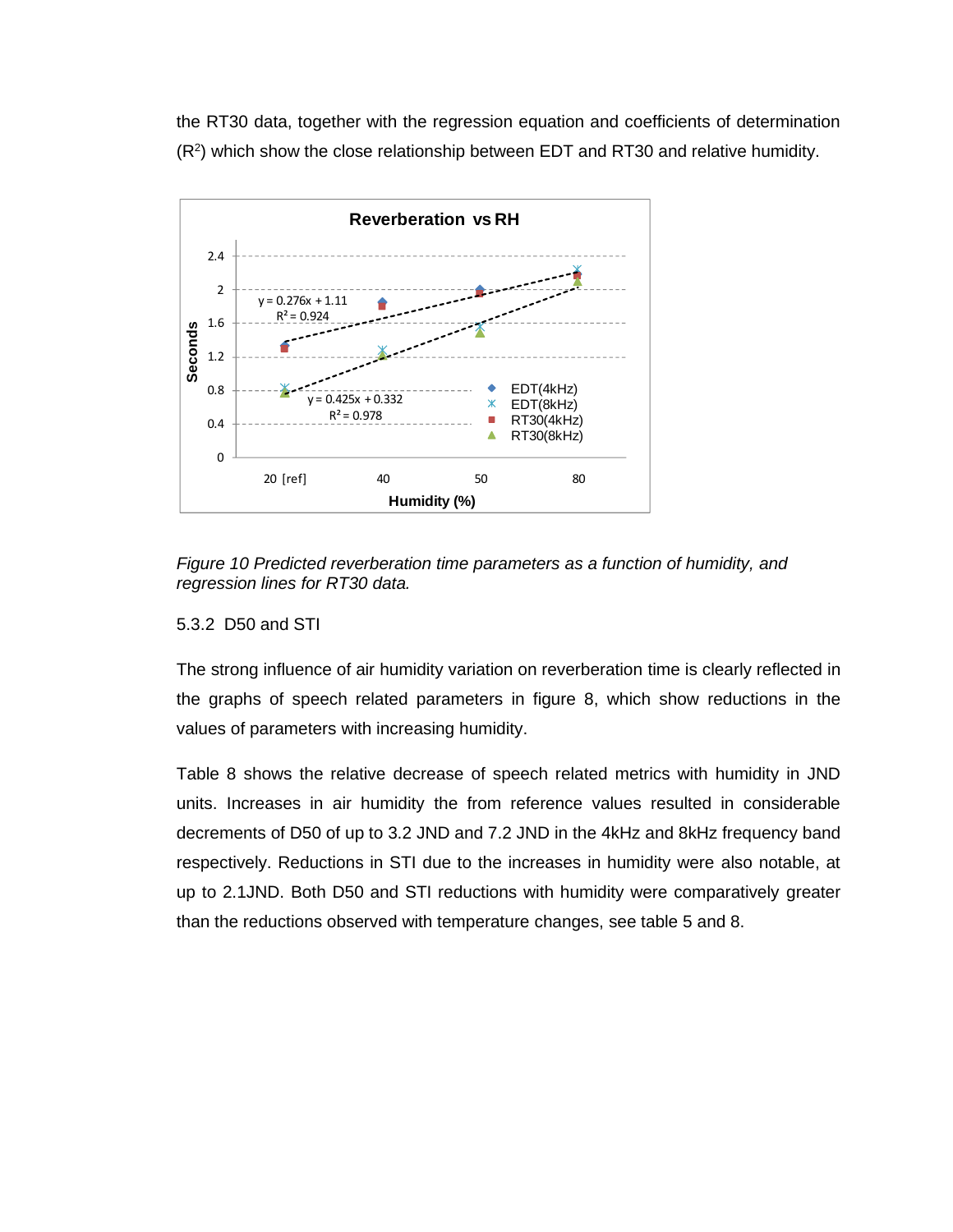|                          | <b>RH %</b> |       |       |       |
|--------------------------|-------------|-------|-------|-------|
|                          | $20$ [ref]  | 40    | 50    | 80    |
| <b>D50 (4KHz)</b>        | 51.38       | 40.38 | 37.92 | 35.28 |
| JND decrement from [ref] | Ω           | 2.2   | 2.7   | 3.2   |
| D50 (8KHz)               | 71.7        | 54.2  | 47.7  | 35.9  |
| JND decrement from [ref] | 0           | 3.5   | 4.8   | 7.2   |
| <b>STI</b>               | 0.481       | 0.445 | 0.436 | 0.419 |
| JND decrement from [ref] | 0.0         | 1.2   | 1.5   | 2.1   |

*Table 8 D50 and STI decrements in JND units relative to [ref] as function of frequency and humidity at constant temperature of 20°C.*

An empirical model, equation (7), was derived from the best fit trend line  $(R^2=0.98)$ obtained from plotting the predicted STI results relative to air humidity variations (see figure 8).This model is able to provide estimated changes in STI with variations in *RH*  for a constant temperature condition of 20ºC. The input range of the model is limited to maximum and minimum *RH* typically occurring on underground platforms.

$$
STI = -0.043 * ln(RH) + 0.4795
$$
 (7)

5.3.3 SPL

Graphs of results in figure 8 show that the variation of SPL as a function of the humidity and frequency is negligible except for the 2 kHz, 4 kHz and 8 kHz octave bands. In those particular bands the effect of increasing air humidity showed corresponding increases in SPL due to the associated gradual decrements in air absorption.

Table 9 shows the effect of air humidity increments on SPL for the two highest frequency octave bands considered for a constant temperature of 20°C. These increments relative to the reference value [ref] were of up to 2.2JND and 3.8 JND for the 4 kHz and 8 kHz octave band respectively. These results are substantially higher than the maximum increments resulting from increases in temperature, see tables 6 and 9.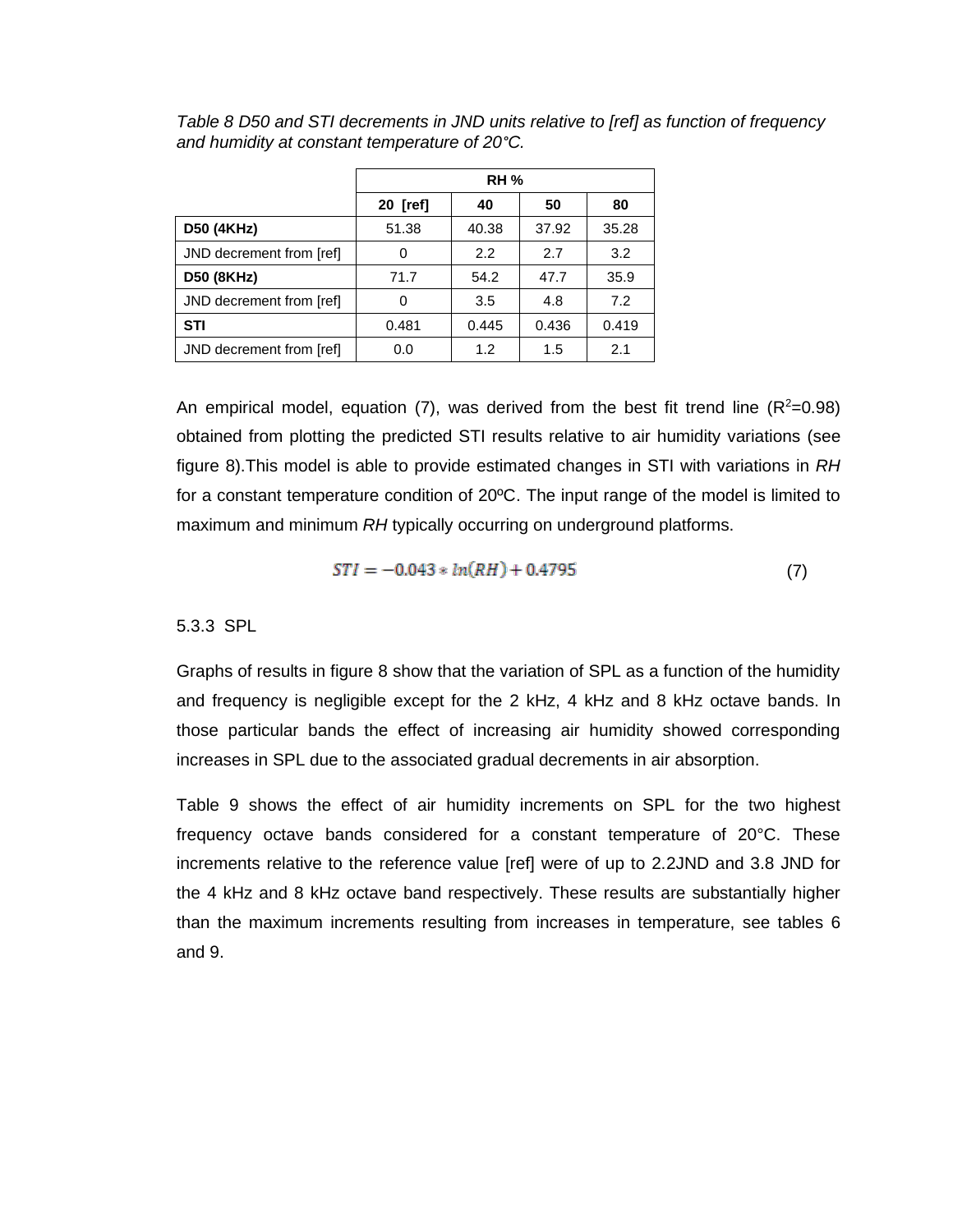|                          | <b>RH %</b> |      |      |      |  |
|--------------------------|-------------|------|------|------|--|
|                          | 20 [ref]    | 40   | 50   | 80   |  |
| SPL(4kHz)                | 83.7        | 85.1 | 85.4 | 85.9 |  |
| Increment from [ref]     | 0.0         | 1.0  | 1.7  | 2.2  |  |
| JND increment from [ref] | 0.0         | 1.0  | 1.7  | 2.2  |  |
| SPL(8kHz)                | 70.2        | 71.9 | 72.6 | 74.0 |  |
| Increment from [ref]     | 0.0         | 1.7  | 2.4  | 3.8  |  |
| JND increment from [ref] | 0.0         | 1.7  | 2.4  | 3.8  |  |

*Table 9 SPL relative increments in dB and JND at 4kHz and 8kHz as function of air relative humidity for constant temperature of 20°C.*

A significant increase of air humidity from 20% to 80% would decrease the overall dBA level of a signal spectrally equivalent to an announcement (speech shaped noise signal) over the VA system by less than 1JND (0.3dB).

## **5.4 Discussion**

As expected from a distributed sound system in a regular shaped space, all predicted results showed a very low spatial variation.

The above analysis shows that variations in air absorption have more of an effect on reverberation parameters than on sound pressure levels. This is because the SPL parameter is mainly determined by the direct sound, whereas reverberation is determined by multiple reflections for which the air absorption is more effective due to the longer reflection path.

The stronger influence of air humidity variation on reverberation when compared with temperature is clearly reflected in the higher variations of speech related parameters D50 and STI.

The STI appeared to have low sensitivity to large variations of reverberation time.

Temperature affected EDT and RT30 almost equally due to their very similar decay rates at all octave bands. Humidity appeared to offer slightly more absorption in the calculation of EDT than in RT30 for octaves bands up to 1kHz. For higher frequencies the humidity influence on those parameters was practically the same, see figures and 8.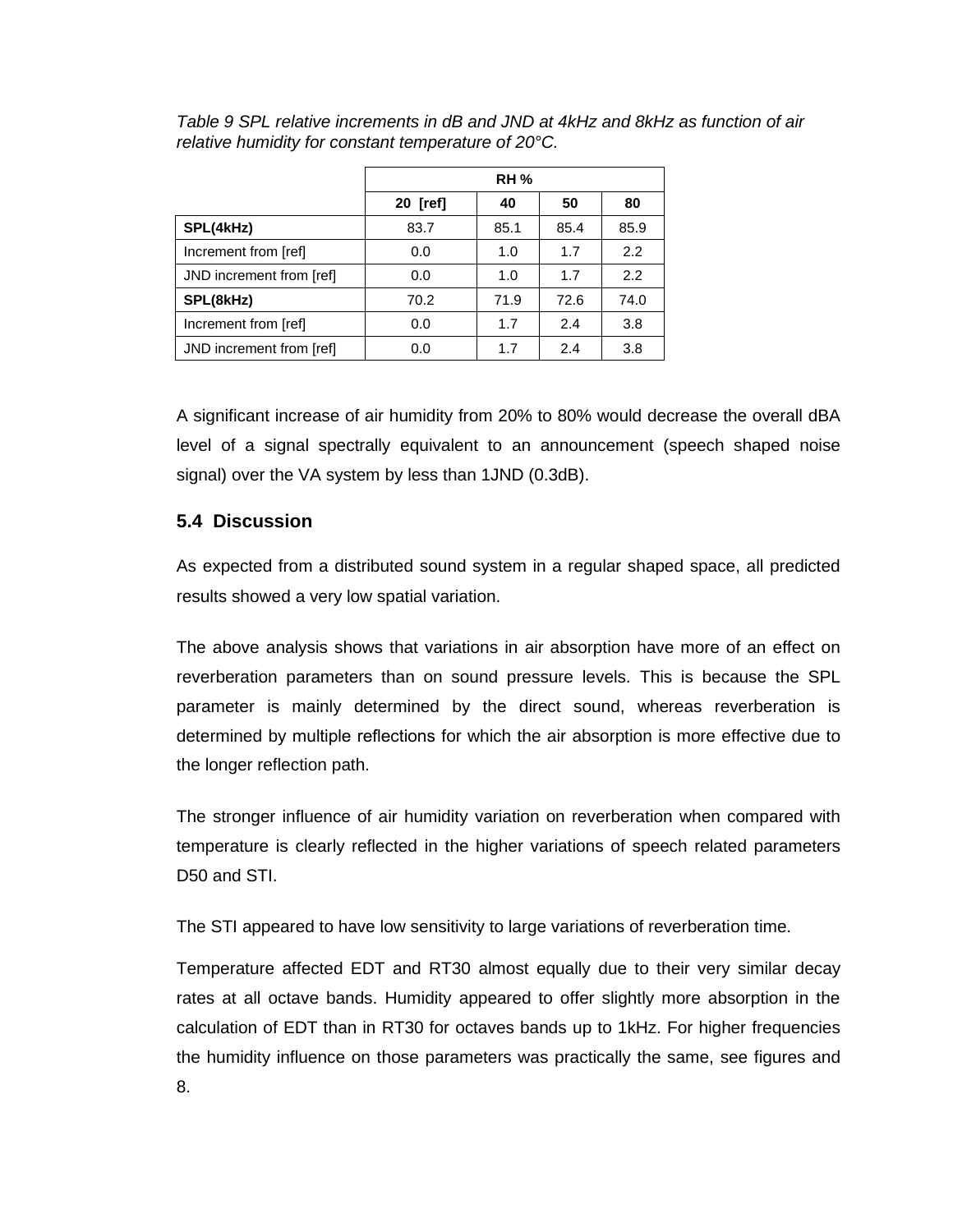The increases of EDT and RT30 with both temperature and humidity in the significant octaves bands 4 kHz and 8 kHz were observed to be almost linear, see figures 8 and 9.

Climatic air variations slightly affected the SPL in the high frequency bands, which would, thus alter the tonal balance of the received signal. However those effects were not enough to significantly alter the overall SPL in dBA.

#### **6 CONCLUSIONS**

This study has demonstrated through computer simulation, that variations in air temperature and humidity can have significant effects on the electro-acoustic design of VA systems on underground platforms. Results showed increases of up to 34 JND in reverberation time parameters at high frequencies with increases in temperature and humidity. Consequently speech related parameters were seen to decrease with rising temperatures and humidity values. The 4 kHz and 8 kHz octave bands are the components of the speech frequency range most sensitive to air climatic variations while being bands critical for speech intelligibility. Variations in humidity had a greater influence on the evaluated parameters than temperature variations. A STI decrease of up to 2.1JND was observed due to humidity variations.

Two empirical models have been developed which can be used to estimate the effects of climatic conditions on STI on similar underground platforms equipped with equivalent VA system.

The neglect of temperature and humidity effects on platform acoustics and speech intelligibility predictors could lead to prediction errors in the design of VA systems which could become critical in marginal contractual compliance situations.

Thus it is important that, in future, temperature and relative humidity are regarded as key components in designing VA systems in large underground spaces and that the full range of their values, and their implications on the design, must be considered.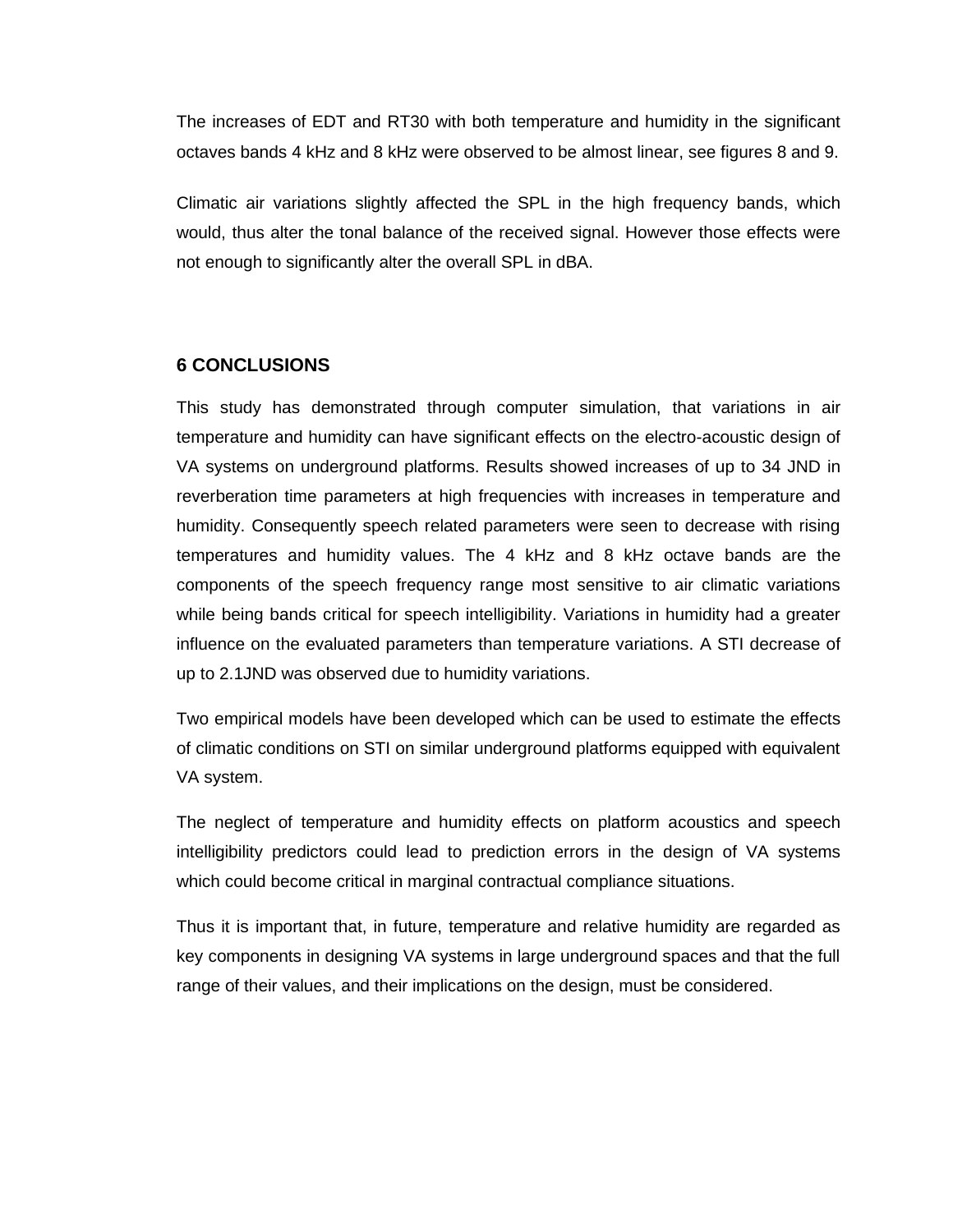## **REFERENCES**

[1] C.M. Harris, Absorption of sound in air versus humidity and temperature, J. Acoust. Soc. Am. 40 (1966) 148

[2] ISO 9613-1, Acoustics -Attenuation of sound during propagation outdoors - Part 1: Calculation of the absorption of sound by the atmosphere, Int. Stand. Organ. (1993).

[3] S. Dance, B. Shield, Modelling of sound fields in enclosed spaces with absorbent room surfaces- Part I: Performance spaces, Appl. Acoust. 58 (1999) 1-18

[4] I. Bork, A comparison of room simulation software-The 2nd round robin on room acoustical computer simulation, Acust. Acta. Acust. 86 (2000) 943-956.

[5] R. San Martin, M. Arana, Predicted and experimental results of acoustic parameters in the new Symphony Hall in Pamplona, Spain, Appl. Acoust. 67(2006) 1-14.

[6] J. Segura, A. Gimenez, J. Romero, S. Cerda, A Comparison of Different Techniques for Simulating and Measuring Acoustic Parameters in a Place of Worship: Sant Jaume Basilica in Valencia, Spain , Acust. Acta. Acust. 97 (2011) 155-170.

[7] M.J. Gilbey, S.Duffy, J.A. Thompson, The Potential for Heat Recovery from London Underground Stations and Tunnels, Proc. CIBSE. Tech. Symp. DeMontfort University, Sept 2011.

[8] M.J. Gilbey, J. Thompson, Temperature control on London Underground, Proc.Soc. Min. Met. Explor, Denver, USA, 2009.

[9] hhtp://www.weatheronline.co.uk, accessed on 15 August 2011.

[10] J. Kang, Improvement of the STI of multiple loudspeakers in long enclosures by architectural treatments, Appl. Acoust. 47 (1996) 129-148.

[11] L. Yang, B. Shield, Development of a ray tracing computer model for the prediction of the sound field in long enclosures, J. Sound. Vib. 229 (2000) 133-146.

[12] L. Yang, B. Shield, The prediction of speech intelligibility in underground stations of rectangular cross section, J. Acoust. Soc. Am. 109 (2001) 266.

[13] J. Kang, R.J. Orlowski, Guidelines for Predicting Acoustic Characteristics in Subway Stations, Proc. XVII Int. Congr. Acoust. Rome, 2001.

[14] M.F. Harrison, Calculating speech intelligibility for the design of public address systems at railway stations, Proc. Inst. Mech. Eng. Part F: J Rail Rapid Transit. 215 (2001) 319-329.

[15] S.J. Wijngaarden, J.A. Verhave, Prediction of speech intelligibility for public address systems in traffic tunnels, Appl. Acoust. 67 (2006) 306-323.

[16] Z, Sü, M. Çalışkan, Acoustical Design and Noise Control in Metro Stations: Case Studies of the Ankara Metro System, Build. Acoust. 14 (2007) 203-221.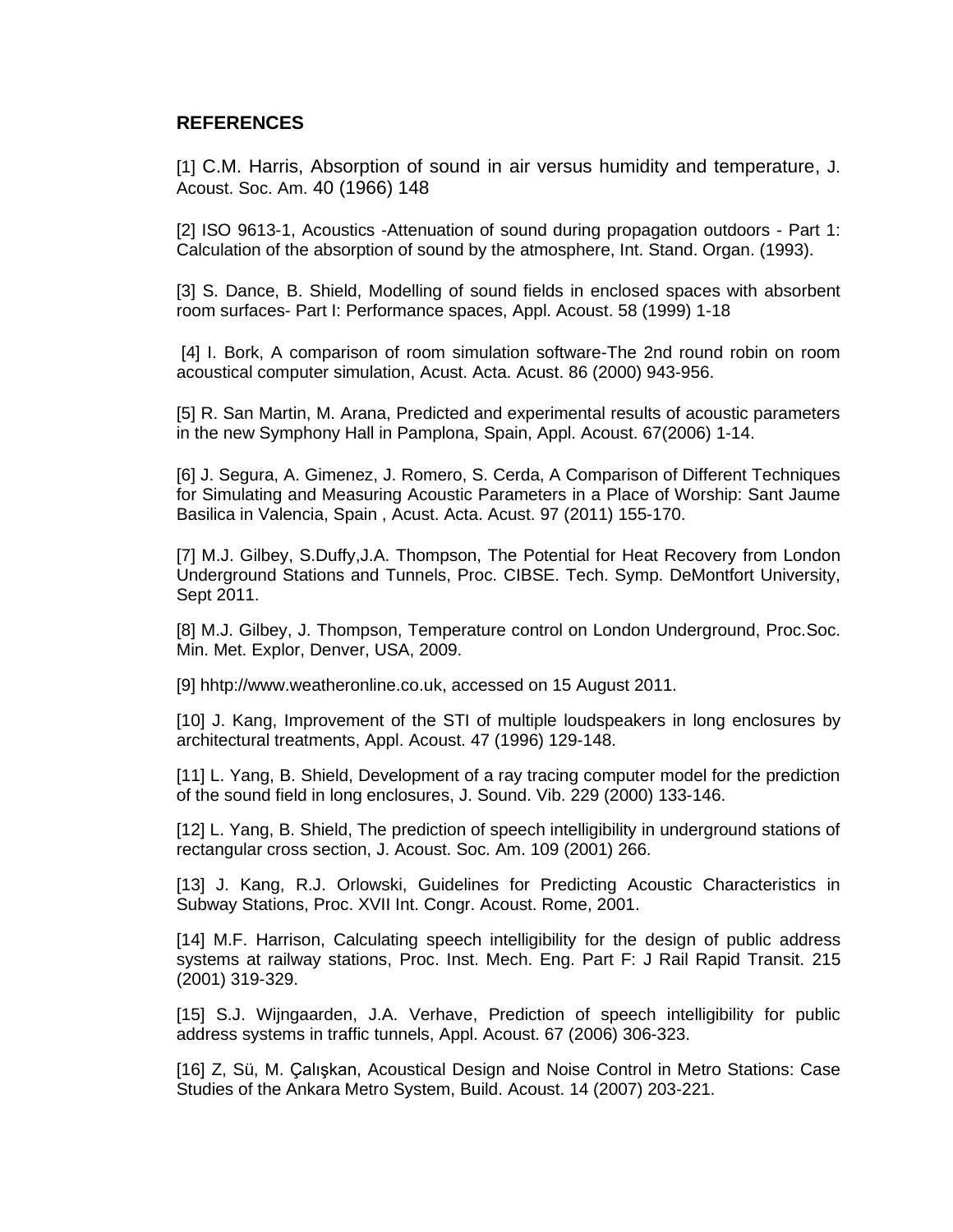[17] Y.H. Kim, Y. Soeta, Architectural treatments for improving sound fields for public address announcements in underground station platforms, Appl. Acoust. 74 (2013) 1205-1220.

[18] J. Kang, Reverberation in rectangular long enclosures with geometrically reflecting boundaries, Acust . Acta. Acust. 82 (1996) 509-516.

[19] J. Kang, Reverberation in rectangular long enclosures with diffusely reflecting boundaries, Acust . Acta. Acust. 88 (2002) 77-87.

[20] J. Blauert, N. Xiang, Acoustics for engineers: Troy lectures, second ed., Springer, Berlin, 2009.

[21] M. Long, Architectural acoustics*,* Academic press, 2005.

[22] C.M. Harris, Absorption of Sound in Air in the Audio-Frequency Range, J. Acoust. Soc. Am. 35 (1963) 11-17.

[23] V.O. Knudsen, C.M. Harris, Acoustical designing in architecture*,* Acoust. Soc. Am. 1978

[24] ISO 9613-2, Acoustics - Attenuation of sound during propagation outdoors - Part 2: General method of calculation, Int. Stand. Organ.1996.

[25] B.I. Dalenback, CATT-Acoustic User's manual, version 8.0g, made available from http://www.catt.se, Sweden, 2007

[26] C.L. Christensen, ODEON A/S room acoustics program User manual, version 9.2. Industrial, Auditorium and Combined Editions, made available from http://www.odeon.dk, Denmark, 2008.

[27] F. Ampofo, G. Maidment, J. Missenden, Underground railway environment in the UK Part 2: Investigation of heat load, Appl. Therm. Eng. 24 (2004) 633-645.

[28] BS EN 60268-16, Sound system equipment - Objective rating of speech intelligibility by speech transmission index, Br. Stand. Inst. 2003.

[29] BS ISO 3382-1, Acoustics - Measurement of room acoustic parameters. Performance spaces, Br. Stand. Inst. 2009.

[30] C.L. Christensen, G.B. Nielsen, J.H. Rindel, Danish Acoustical Society Round Robin on room acoustic computer modelling, Dan. Acoust. Soc. 2008.

[31] K. Eggenschwiler, R. Machner, Intercomparison measurements of room acoustical parameters and measures for speech intelligibility in a room with a sound system, J.Audio. Eng.Soc*.* 53 (2005)*.*

[32] M. Hodgson, N. York, W. Yang, M. Bliss, Comparison of Predicted Measured and Auralized Sound Fields with Respect to Speech Intelligibility in Classrooms Using CATT-Acoustic and ODEON, Acust . Acta. Acust. 94 (2008) 883-890.